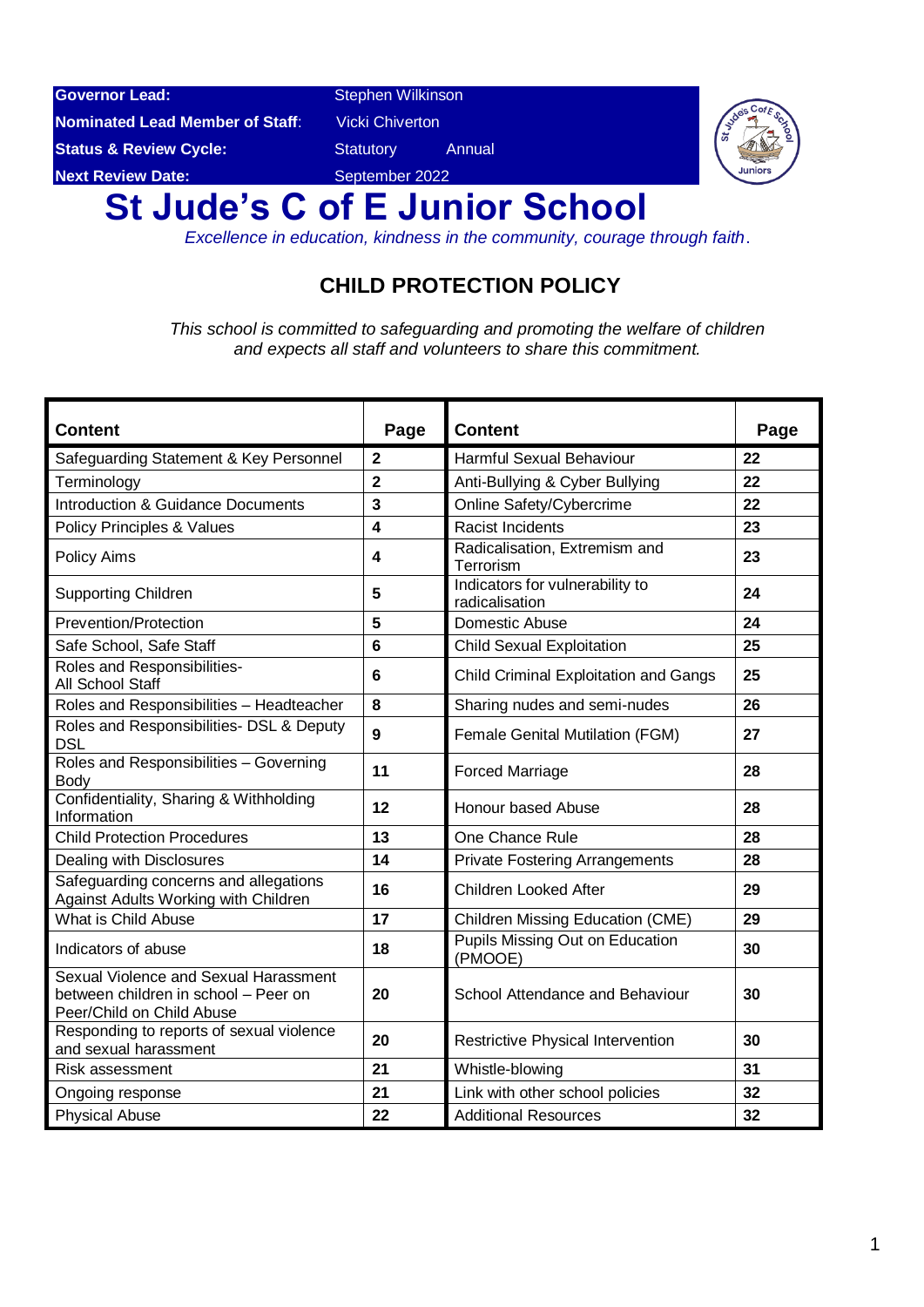### **Safeguarding Statement 2021**

### "**Safeguarding is everyone's business."**

At St Jude's we recognise our moral and statutory responsibility to safeguard and promote the welfare of all children. We make every effort to provide an environment in which children and adults feel safe, secure, valued and respected, and feel confident to talk if they are worried, believing they will be effectively listened to.

The purpose of this policy is to provide staff, volunteers and governors with the framework they need in order to keep children safe and secure in our school. The policy also informs parents and carers how we will safeguard their children whilst they are in our care.

| <b>Key Personnel</b>                                                                                                                                        |                         |
|-------------------------------------------------------------------------------------------------------------------------------------------------------------|-------------------------|
| The Designated Safeguarding Lead (DSL) and Headteacher is: Vicki Chiverton<br>Contact details: email: head@stjudes.surrey.sch.uk<br>Telephone: 01784 432180 |                         |
| The Deputy DSL(s) are:<br>Emily Stanton and Pru Ashplant<br>Contact details: email: deputy@stjudes.surrey.sch.uk                                            | Telephone: 01784 432180 |
| <b>The Chair of Governors is: Xavier Brice</b><br>Contact details: email: governors@stjudes.surrey.sch.uk                                                   | Telephone: 01784 432180 |
| The Safeguarding Governor is: Stephen Wilkinson<br>Contact details: email: governors@stjudes.surrey.sch.uk                                                  | Telephone: 01784 432180 |

#### **Terminology**

**Safeguarding and promoting the welfare of children** is defined as:

- protecting children from maltreatment;
- preventing impairment of children's health or development;
- ensuring that children grow up in circumstances consistent with the provision of safe and effective care;
- taking action to enable all children to have the best outcomes.
- preventing impairment of children's mental or physical health or development.

**Child Protection** is a part of safeguarding and promoting welfare. It refers to the activity that is undertaken to protect specific children who are suffering, or are likely to suffer, significant harm.

**Early Help** means the providing support as soon as any needs emerge or are identified at any point in a child's life.

**Staff** refers to all those working for or on behalf of the school, full or part time, temporary or permanent, in either a paid or voluntary capacity.

**Child(ren**) includes everyone under the age of 18. On the whole, this will apply to pupils of our school; however the policy will extend to visiting children and students from other establishments.

**Parents** refers to birth parents and other adults who are in a parenting role, for example step-parents, foster carers and adoptive parents.

**Social Care** refers to Children's Services in the area in which the child is resident, unless a child is a Child Looked After then this will be the Children's Services in their home authority.

**MAP** refers to the Surrey Multi Agency Partnership.

**C-SPA** refers to the Children's Single Point of Access and the Child Protection Consultation Line.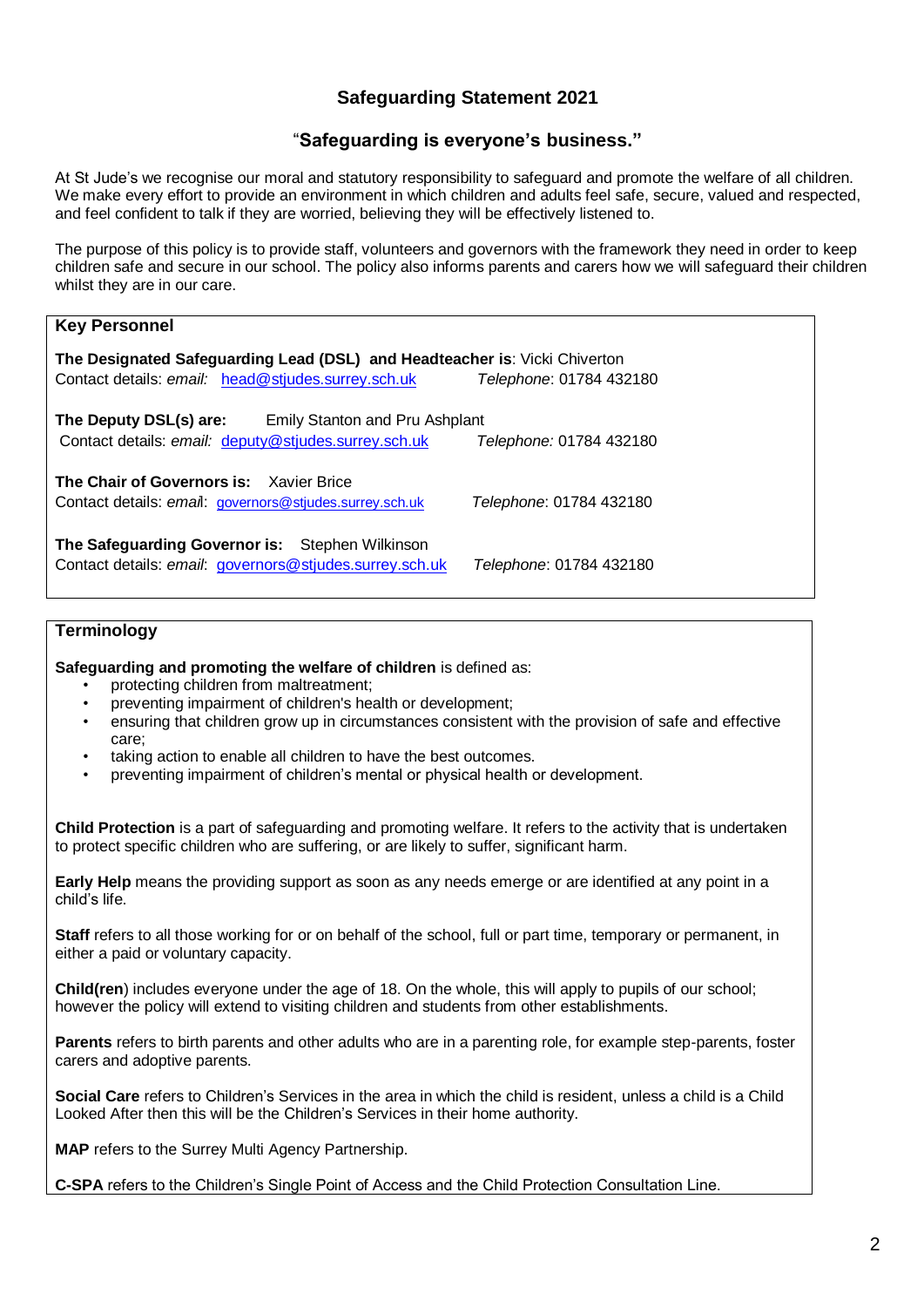### **Introduction**

This policy has been developed in accordance with the principles established by the Children Acts 1989 and 2004; the Education Act 2002, and in line with statutory guidance: 'Working Together to Safeguard Children' 2015, Revised Safeguarding Statutory Guidance 'Framework for the Assessment of Children in Need and their Families' 2000, 'What to do if You are Worried a Child is Being Abused' 2015.

The policy also reflects, both statutory guidance 'Keeping Children Safe in Education' 2021 (KCSIE), and Surrey [Safeguarding Children Partnership \(SSCP\) Procedures.](https://www.surreyscp.org.uk/)

The Governing body takes seriously its responsibility under section 175/157 of the Education Act 2002 to safeguard and promote the welfare of children; and to work together with other agencies to ensure there are robust arrangements within our school to identify, assess, and support those children who are suffering harm or at risk of suffering harm.

This policy applies to all members of staff and governors in the school

#### **Guidance and documents referred to in this policy**

- [Surrey Safeguarding Children Partnership protocols, guidance and procedures](https://www.surreyscp.org.uk/)
- [Working Together to Safeguard Children 2018](https://www.gov.uk/government/publications/working-together-to-safeguard-children--2)
- [Keeping Children Safe in Education 2021 \(KCSIE\)](https://www.gov.uk/government/publications/keeping-children-safe-in-education--2)
- [Disqualification under the Childcare Act 2006 \(updated 2019\)](https://www.gov.uk/government/publications/disqualification-under-the-childcare-act-2006/disqualification-under-the-childcare-act-2006)
- [FGM Act 2003 Mandatory Reporting Guidance 2020](https://www.gov.uk/government/publications/mandatory-reporting-of-female-genital-mutilation-procedural-information)
- ['What to do if you are worried a child is being abused' 2015](https://assets.publishing.service.gov.uk/government/uploads/system/uploads/attachment_data/file/419604/What_to_do_if_you_re_worried_a_child_is_being_abused.pdf)
- [Teacher Standards 2011](https://www.gov.uk/government/publications/teachers-standards)
- [Information Sharing Advice for Practitioners' guidance 2018](https://www.gov.uk/government/publications/safeguarding-practitioners-information-sharing-advice)
- [The Equality Act 2010](https://www.gov.uk/guidance/equality-act-2010-guidance)
- [Sexual violence and sexual harassment between children in schools and colleges](https://www.gov.uk/government/publications/sexual-violence-and-sexual-harassment-between-children-in-schools-and-colleges?utm_medium=email&utm_campaign=govuk-notifications&utm_source=6bc91204-ff8f-4da0-ac2c-2191bb2d1b16&utm_content=daily)
- SCC Safeguarding Children Missing Education (CME) and Educated Other Than at School (EOTaS) available on [Services for Schools Portal](https://servicesforschools.surreycc.gov.uk/)
- SCC Touch and the use of physical intervention when working with children and young people available on [Services for Schools Portal](https://servicesforschools.surreycc.gov.uk/)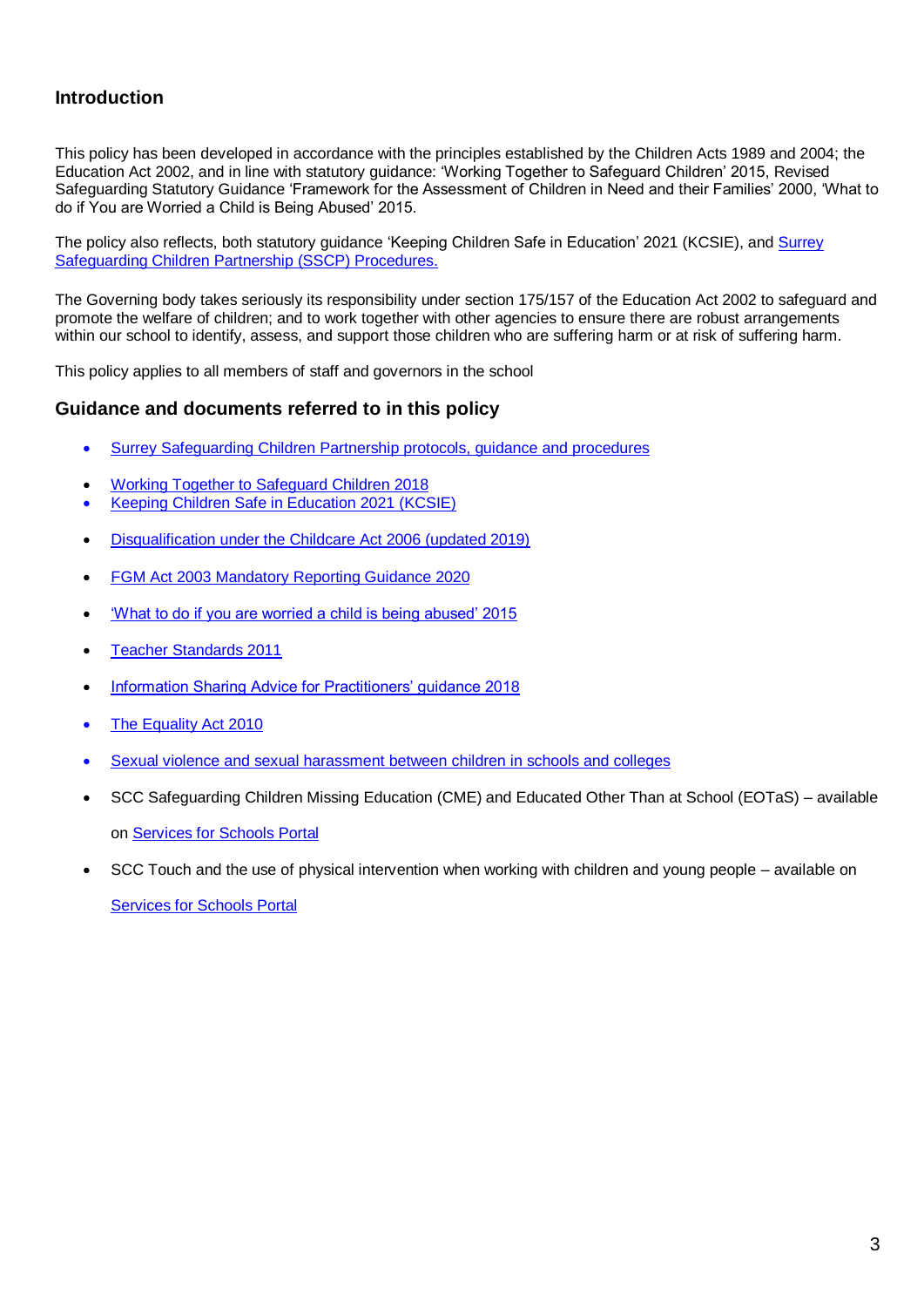# **Policy Principles & Values**

- The welfare of the child is paramount.
- Maintain an attitude of "It could happen here."
- Children have a right to feel safe and secure, they cannot learn effectively unless they do so.
- All children have a right to be protected from harm and abuse.
- All staff have a role in the prevention of harm and abuse and an equal responsibility to act immediately on any suspicion or disclosure that may indicate a child is at risk of harm, either in the school or in the community, taking into account contextual safeguarding, in accordance with statutory guidance.
- We acknowledge that working in partnership with other agencies protects children and reduces risk and so we will engage in partnership working to protect and safeguard children.
- Whilst the school will work openly with parents as far as possible, it reserves the right to contact Social Care or the police, without notifying parents if this is believed to be in the child's best interests.

### **Policy Aims**

- To demonstrate the school's commitment with regard to safeguarding and child protection to pupils, parents and other partners.
- To raise the awareness of all teaching and non-teaching staff of their responsibilities to safeguard children through identifying and reporting possible cases of abuse.
- To enable the school to effectively contribute to Early Help, assessments of need and support for those children.
- To provide robust school systems and procedures that is followed by all members of the school community in cases of suspected abuse.
- To develop and promote effective working relationships with other agencies, in particular Early Help providers, the Police, Health and Social Care.
- To ensure that all staff working within our school who have substantial access to children have been checked as to their suitability, including verification of their identity, qualifications, and a satisfactory DBS check (according to KCSIE 2021 guidance), and a single central record is kept for audit.
- We comply with the [Disqualification under the Childcare Act 2006](https://www.gov.uk/government/publications/disqualification-under-the-childcare-act-2006/disqualification-under-the-childcare-act-2006) guidance issued in August 2018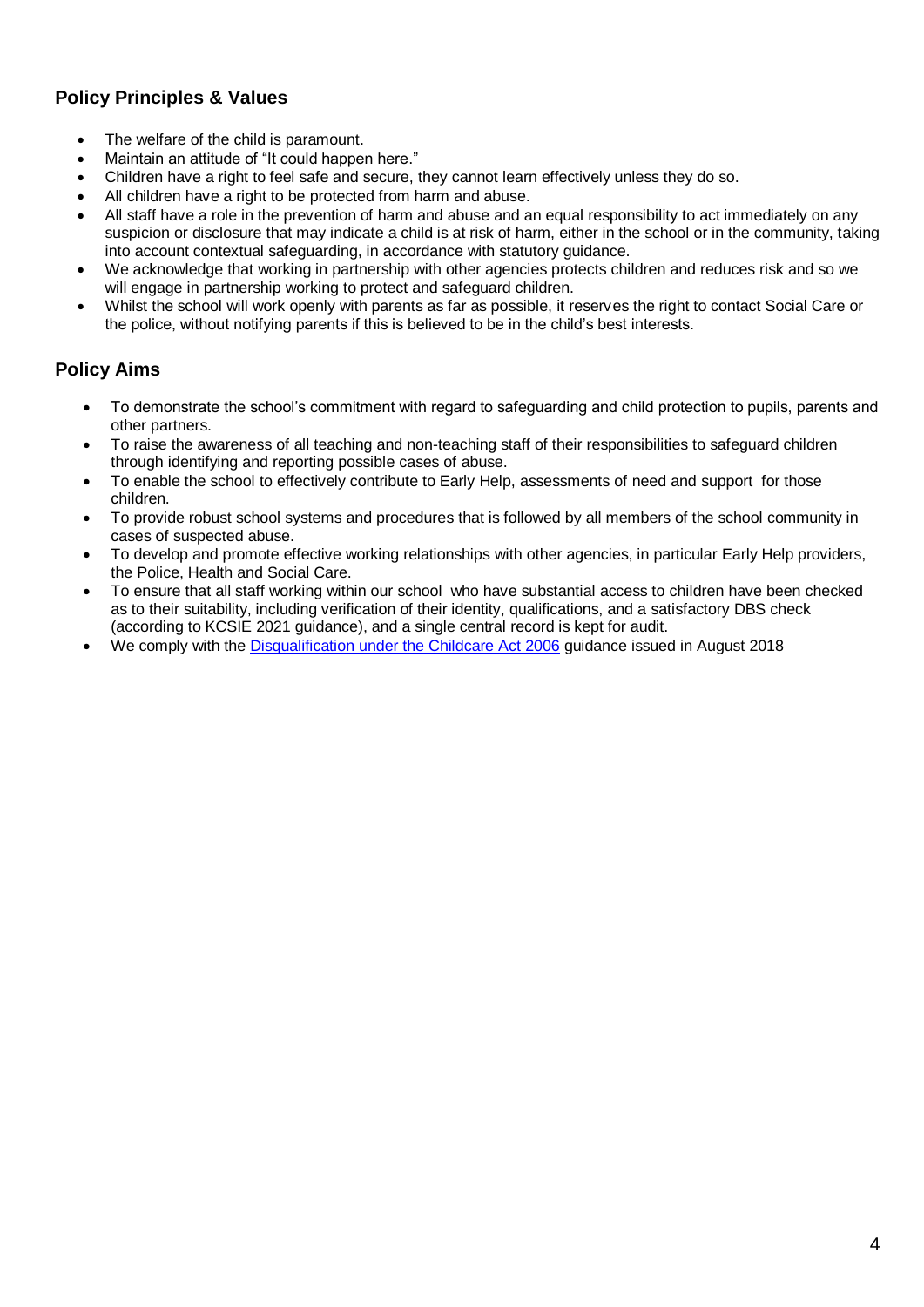# **Supporting Children**

We recognise that school may provide a safe place and the only stability in the lives of children who have been abused or who are at risk of harm. We recognise that a child who is abused or witnesses abuse and/or violence may feel helpless and humiliated, may blame themselves, and find it difficult to develop and maintain a sense of self-worth. We accept that research shows that the behaviour of a child in these circumstances may range from that which is perceived to be normal to aggressive or withdrawn.

Our school will support all children:

- We will promote a caring, safe and positive environment within the school.
- We will encourage self-esteem and self-assertiveness, through the curriculum and through positive relationships within the school community.
- We will ensure children are taught to understand and manage risk through personal, social, health (PSHE) education and Relationship and Sex Education (RSE) and through all aspects of school life. This includes online safety.
- We will respond sympathetically to any requests for time out to deal with distress and anxiety.
- We will offer details of helplines, counselling or other avenues of external support.
- We will liaise and work in partnership with other support services and agencies involved in Early Help and the safeguarding of children.
- We will notify Social Care without delay if there is an immediate risk of significant harm.
- We will provide continuing support to a child leaving the school about whom there have been concerns by ensuring that information is shared under confidential cover to the child's new setting and ensuring the school medical records are forwarded as a matter of priority and within statutory timescales.

### **Prevention / Protection**

We recognise that our school plays a significant part in the prevention of harm to our children by providing children with good lines of communication with trusted adults, supportive friends and an ethos of protection.

The school will:

- Establish and maintain an ethos where children feel safe and secure, are encouraged to talk and are always listened to.
- Include regular consultation with children e.g. through questionnaires, participation in anti-bullying activity, Circle Time, PSHE and asking children to report whether they have had happy/sad lunchtimes/playtimes and feel safe at school.
- Ensure that all children know there is and can access an adult in the school whom they can approach if they are worried or in difficulty.
- Include safeguarding across the curriculum, including PSHE, opportunities which equip children with the skills they need to stay safe from harm and to know to whom they should turn for help. In particular this will include anti-bullying work, online-safety, accessing emergency services, road safety, pedestrian and cycle training (Year 5). There will also be focused work in Year 6 to prepare for transition to secondary school and independent travel.
- Ensure all staff are aware of school guidance for their use of mobile technology and have discussed safeguarding issues around the use of mobile technologies and their associated risks.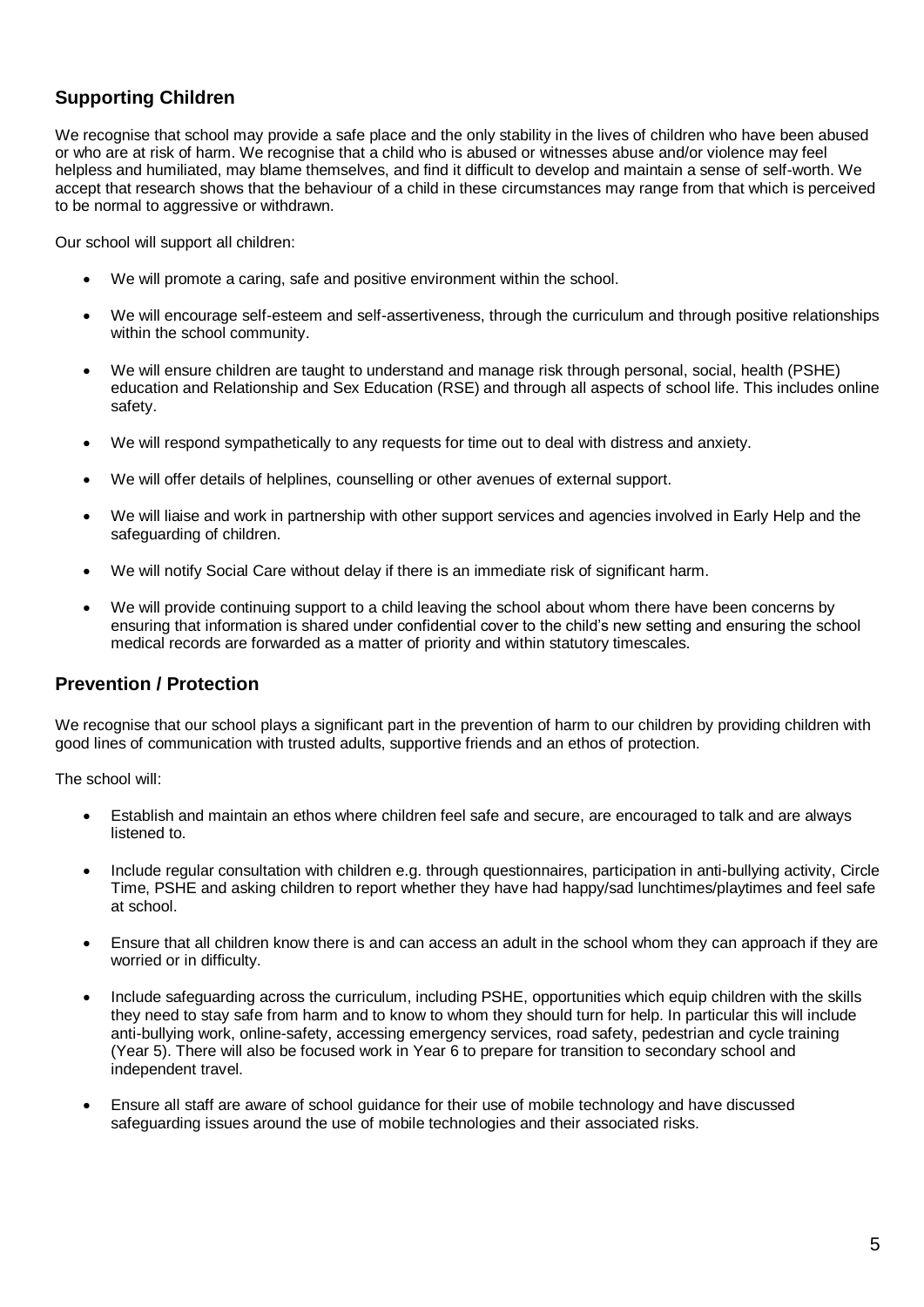# **Safe School, Safe Staff**

We will ensure that:

- The school operates a safer recruitment procedure in line with KCSIE 2021 that includes statutory checks on staff suitability to work with children..
- All staff receive information about the school's safeguarding arrangements, the school's safeguarding statement, staff behaviour policy (code of conduct), child protection policy, the role and names of the Designated Safeguarding Lead and her deputies, and [Keeping Children Safe in Education part 1 and Annex B.](https://www.gov.uk/government/publications/keeping-children-safe-in-education--2)
- •
- All staff receive safeguarding and child protection training at induction in line with advice from [Surrey](https://www.surreyscp.org.uk/)  [Safeguarding Children Partnership](https://www.surreyscp.org.uk/) which is regularly updated and receive safeguarding and child protection updates (for example, via email, e-bulletins and staff meetings), as required, but at least annually.
- All members of staff are trained in and receive regular updates in online safety and reporting concerns.
- All members of staff maintain a zero-tolerance approach to sexual violence and sexual harassment.
- All staff and governors have regular child protection awareness training, updated by the DSL as appropriate, to maintain their understanding of the signs and indicators of abuse.
- The child protection policy is made available via the school website and that parents/carers are made aware of this policy.
- All parents/carers are made aware of the responsibilities of staff members with regard to child protection procedures through the publication of the Child Protection Policy and reference to it in the school's handbook.
- We provide a co-ordinated offer of Early Help when additional needs of children are identified and contribute to early help arrangements and inter-agency working and plans.
- Our lettings policy will seek to ensure the suitability of adults working with children on school sites at any time and ensure that any groups who use the school premises have child protection policies and procedures in place.
- Community users organising activities for children are aware of the school's Child Protection Policy, guidelines and procedures.
- The name of the designated members of staff for child protection, the Designated Safeguarding Lead and deputy(s), are clearly advertised in the school with a statement explaining the school's role in referring and monitoring cases of suspected harm and abuse.
- All staff are given a copy of Part 1 of Keeping Children Safe in Education 2021 and will sign to say they have read and understood it. This applies to the Governing Body in relation to part 2 of the same guidance.

### **Roles and Responsibilities**

### **All School Staff:**

All staff have a key role to play in identifying concerns early and in providing help for children. To achieve this they will:

- Provide a safe environment in which children can learn.
- Establish and maintain an environment where children feel secure, are encouraged to talk and are listened to.
- Ensure children know that there are adults in the school who they can approach if they are worried or have concerns.
- Ensure all staff are aware that mental health problems can, in some cases, be an indicator that a child has suffered or is at risk of suffering abuse, neglect or exploitation.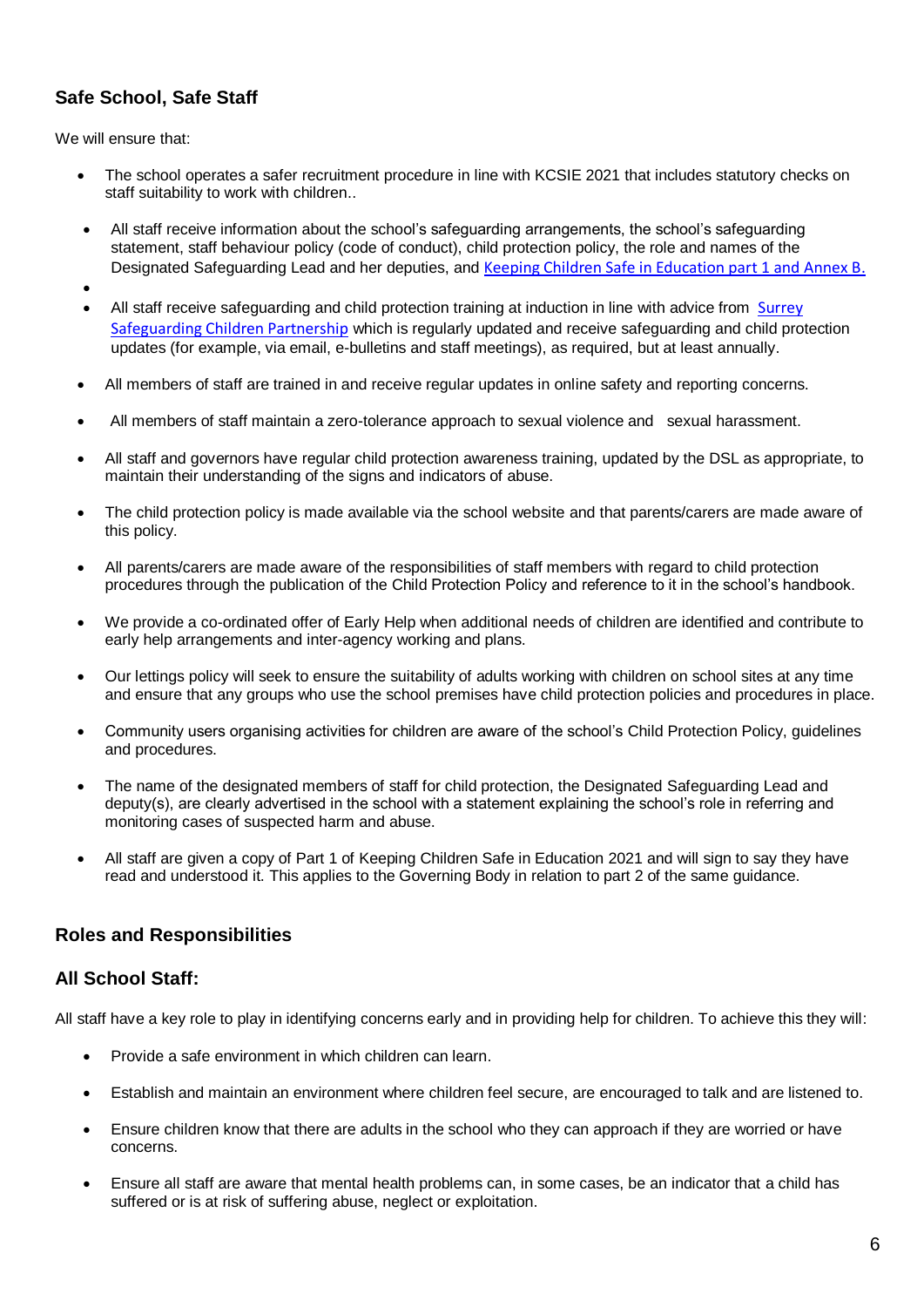- Ensure only appropriately trained professionals will attempt to make a diagnosis of a mental health problem. Staff however, are well placed to observe children day-to-day and identify those whose behaviour suggests that they may be experiencing a mental health problem or be at risk of developing one.
- Understand that, where children have suffered abuse and neglect, or other potentially traumatic adverse childhood experiences, this can have a lasting impact throughout childhood, adolescence and into adulthood. Staff are aware of how these children's experiences, can impact on their mental health, behaviour and education.
- If staff have a mental health concern about a child that is also a safeguarding concern, immediate action will be taken, following our child protection policy and procedure and speaking to the designated safeguarding lead or a deputy.
- Plan opportunities within the curriculum for children to develop the skills they need to assess and manage risk appropriately and keep themselves safe.
- Attend training in order to be aware of and alert to the signs of abuse.
- Maintain an attitude of "it could happen here" with regard to safeguarding.
- Know how to respond to a pupil who discloses harm or abuse following training of 'Working together to Safeguard Children', and 'What to do if you are worried a child is being Abused' (2015).
- Record their concerns if they are worried that a child is being abused and report these to the DSL immediately that day. If the DSL is not contactable immediately a Deputy DSL should be informed.
- Be prepared to refer directly to the Children's Single Point of Access (C-SPA), and the Police if appropriate, if there is a risk of significant harm and the DSL or their Deputy is not available.
- Be prepared to refer directly to the C-SPA, and the police if appropriate, if there is a risk of significant harm and the DSL or their Deputy is not available.
- Follow the allegations procedures (page 17) if the disclosure is an allegation against a member of staff.
- •
- Report low-level concerns (as defined in KCSIE 2021) about any member of staff/supply staff or contractor to the DSL (or deputy) and where a low-level concern is raised about the DSL it will be shared with the Headteacher.
- Follow the procedures set out by the Surrey Safeguarding Children's Board and take account of guidance issued by the Department for Education to safeguard children.
- Provide support for children subject to Early Help, Child in Need or Child Protection that is in keeping with their plan.
- Treat information with confidentiality but never promising to "keep a secret".
- Notify the DSL or their Deputy of any child on a child protection plan or child in need plan who has unexplained absence.
- Have an understanding of Early Help, and be prepared to identify and support children who may benefit from Early Help.
- Will identify children who may benefit from Early Help, liaising with the DSL in the first instance. (Options may include managing support for the child internally via the schools pastoral support process or an early help assessment). In some circumstances it may be appropriate for a member of school staff to act as the Lead Professional in Early Help cases.
- Liaise with other agencies that support pupils and provide Early Help.
- Know who the DSL and Deputy DSLs are and how to contact them.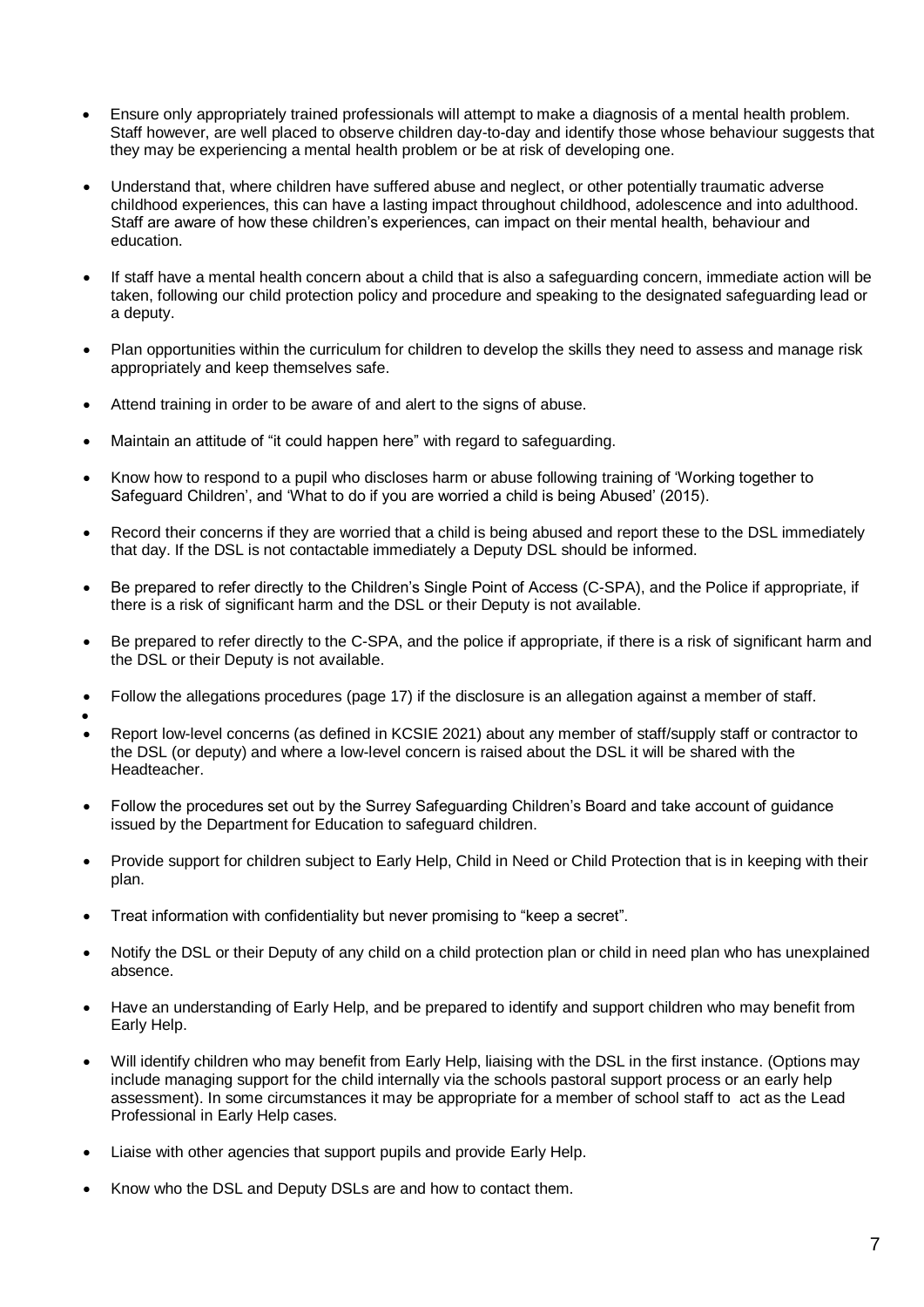- Have an awareness of the role of the DSL, have read the school's Child Protection Policy, Behaviour Policy and Staff Code of Conduct, and know procedures relating to the safeguarding response for children who go missing from education
- Be mindful that the Teacher Standards state that teachers should safeguard children's wellbeing and maintain public trust in the teaching profession as part of their professional duties.
- Assist the Governing Body and Headteacher in fulfilling their safeguarding responsibilities set out in legislation and statutory guidance.
- •

### **The Headteacher**

In addition to the role and responsibilities of all staff the Headteacher will ensure that:

- The school fully contributes to inter-agency working in line with Working Together to Safeguard Children 2018 guidance.
- The Child Protection and Safeguarding Policy and procedures are implemented and followed by all staff.
- The school/college has appropriate policies in place that make it clear that sexual harassment, online sexual abuse and sexual violence (including sexualised language) is unacceptable, with appropriate sanctions and support in place.
- Staff have appropriate knowledge of part 5 the government's 'Keeping children safe in education' guidance.
- All children are supported to report concerns about harmful sexual behaviour freely. That concerns are taken seriously and dealt with swiftly and appropriately, and children are confident that this is case. And that comprehensive records of all allegations are kept.
- All staff are aware of the role of the designated safeguarding lead (DSL), including the identity of the DSL and deputies.
- Sufficient time, training, support, funding, resources, including cover arrangements where necessary, is allocated to the DSLs to carry out their role effectively, including the provision of advice and support to school staff on child welfare and child protection matters, to take part in strategy discussions/meetings and other interagency meetings and/or support other staff to do so; and to contribute to the assessment of children.
- Provide opportunities for a co-ordinated offer of Early Help when additional needs of children are identified
- Ensure Deputy DSLs are trained to the same standard as the DSL and the role is explicit in their job description.
- Adequate and appropriate DSL cover arrangements are in place for any out of hours/out of term activities.
- •
- Where there is a safeguarding concern, that the child's wishes and feelings are taken into account when determining what action to take and what services to provide. Child-centred processes are in place for children to express their views and give feedback.
- All staff feel able to raise concerns about poor or unsafe practice and that such concerns are handled sensitively and in accordance with the whistle-blowing procedures.
- Pupils are provided with opportunities throughout the curriculum to learn about safeguarding, including keeping themselves safe online.
- Allegations or concerns against staff are dealt with in accordance with guidance from Department for Education (DfE), Surrey Safeguarding Children Board (SSCB) and Surrey County Council (SCC).
- Statutory requirements are met to make a referral to the Disclosure and Barring Service and additionally in the case of teaching staff the Teacher Regulation Agency where they think an individual has engaged in conduct that harmed (or is likely to harm) a child; or if the person otherwise poses a risk of harm to a child.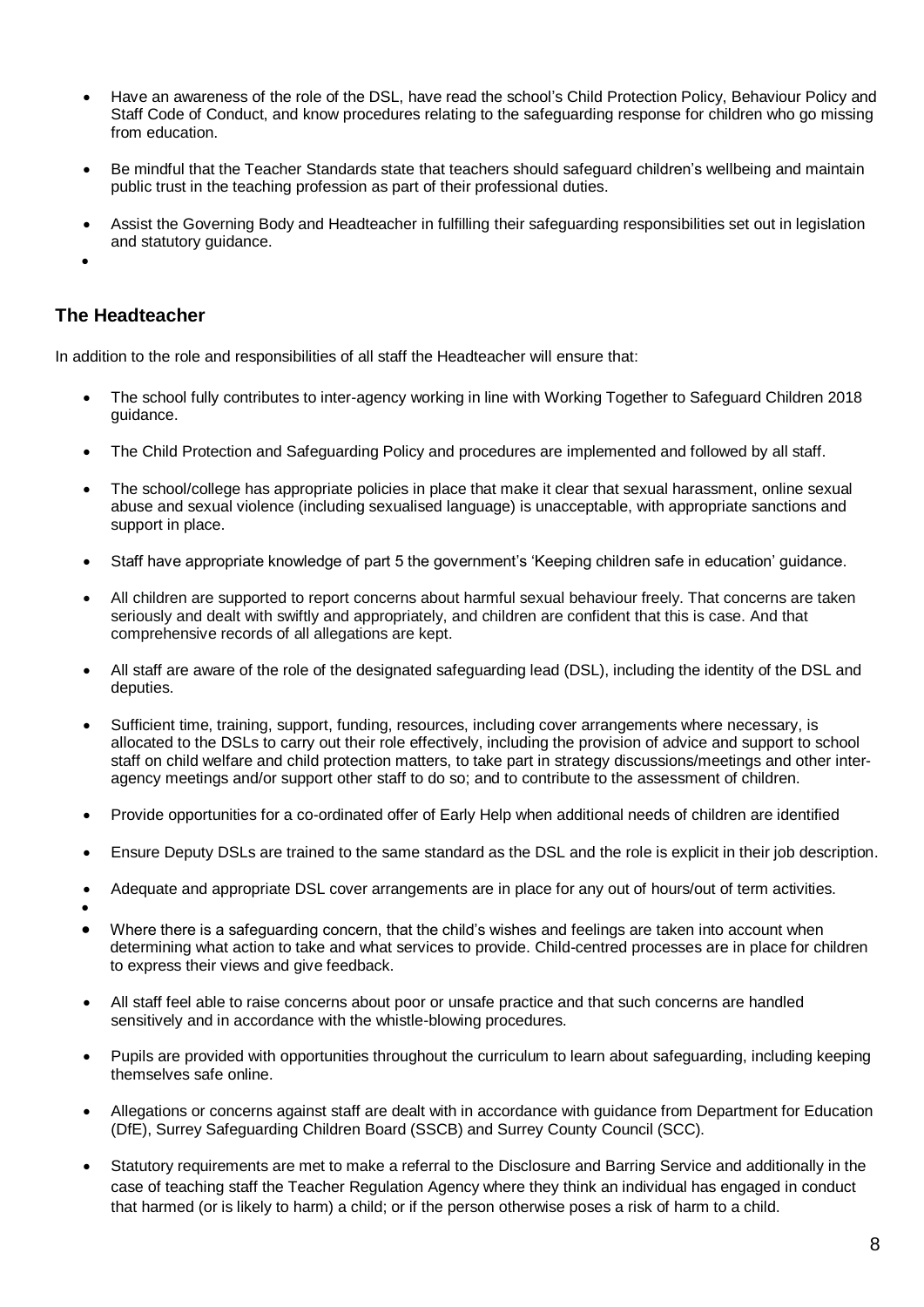# **The Designated Safeguarding Lead:**

In addition to the role and responsibilities of all staff, the DSL will:

- Hold the lead responsibility for safeguarding and child protection (including online safety) in the school; this responsibility is not able to be delegated.
- Will have an "it could happen here" approach to safeguarding.
- Liaise with the local authority and work in partnership with other agencies in line with Working Together to Safeguard Children.
- Manage and submit a referral for a child if there are concerns about suspected harm or abuse, to the Children's Single Point of Access (C-SPA), and act as a point of contact and support for school staff. Referrals should be made safe and securely by email to [cspa@surreycc.gov.uk](mailto:cspa@surreycc.gov.uk) using th[e](https://www.surreyscb.org.uk/resources-category/sscbmultiagencyforms/) [Request for Support Form.](https://www.surreyscp.org.uk/documents/surrey-childrens-services-request-for-support-form/) Urgent referrals should be made by telephone 0300 470 9100.
- Report concerns that a pupil may be at risk of radicalisation or involvement in terrorism, following the [Prevent](https://www.surreyscp.org.uk/documents/prevent-referral-form/)  [referral form](https://www.surreyscp.org.uk/documents/prevent-referral-form/) to refer cases by e-mail t[o preventreferrals@surrey.pnn.police.uk](mailto:preventreferrals@surrey.pnn.police.uk) . If the matter is urgent then Police must be contacted by dialling 999. In cases where further advice from the Police is sought dial 101 or 01483 *632982* and ask to speak to the Prevent Supervisor for Surrey. The Department of Education has also set up a dedicated telephone helpline for staff and governors to raise concerns around Prevent (020 7340 7264).
- Refer cases where a crime may have been committed to the Police as required. NB: NPCC- [When to call the](https://www.npcc.police.uk/documents/Children%20and%20Young%20people/When%20to%20call%20the%20police%20guidance%20for%20schools%20and%20colleges.pdf)  [police](https://www.npcc.police.uk/documents/Children%20and%20Young%20people/When%20to%20call%20the%20police%20guidance%20for%20schools%20and%20colleges.pdf) should help DSLs understand when they should consider calling the Police and what to expect when they do.
- Liaise with the "case manager" and Local Authority Designated Officer (LADO) for child protection concerns in cases which concern a member of staff or a volunteer; and refer cases where a person is dismissed or left service due to risk/harm to a child to the Disclosure and Barring Service and Teaching Regulation Agency, as required.
- Record "low level concerns" in cases which concern a member of staff/supply staff/contractor or a volunteer. The record should include details of the concern, the context in which the concern arose, and action taken. The name of the individual sharing their concerns should also be noted, if the individual wishes to remain anonymous then that will be respected as far as reasonably possible.
- Follow DfE and KCSIE guidance 'Peer on Peer/Child on Child Abuse' when a concern is raised that there is an allegation of a pupil abusing another pupil within the school (see page 24).
- Follow KCSIE and DfE guidance contained in [Sexual violence and sexual harassment between children in](https://www.gov.uk/government/publications/sexual-violence-and-sexual-harassment-between-children-in-schools-and-collegesBe)  [schools and colleges 2021](https://www.gov.uk/government/publications/sexual-violence-and-sexual-harassment-between-children-in-schools-and-collegesBe) and be confident as to what local specialist support is available to support all children involved (including victims and alleged perpetrators) in sexual violence and sexual harassment and be confident as to how to access this support when required. When there has been a report of sexual violence, make an immediate risk and needs assessment. Additionally, where there has been a report of sexual harassment, the need for a risk assessment should be considered on a case-by-case basis and will be put in place as required.
- Be available during term time (during school hours) for staff in school to discuss any safeguarding concerns. Appropriate and adequate cover arrangements will be arranged by the DSL and the school leadership for any out of hours/term activities.
- Act as a source of support and expertise in carrying out safeguarding duties for the whole school community.
- Encourage and promote a culture of listening to children and taking account of their wishes and feelings, amongst all staff.
- Will access training and support to ensure they have the knowledge and skills required to carry out the role. DSL training should be updated at least every two years and their knowledge and skills refreshed at regular intervals but at least annually.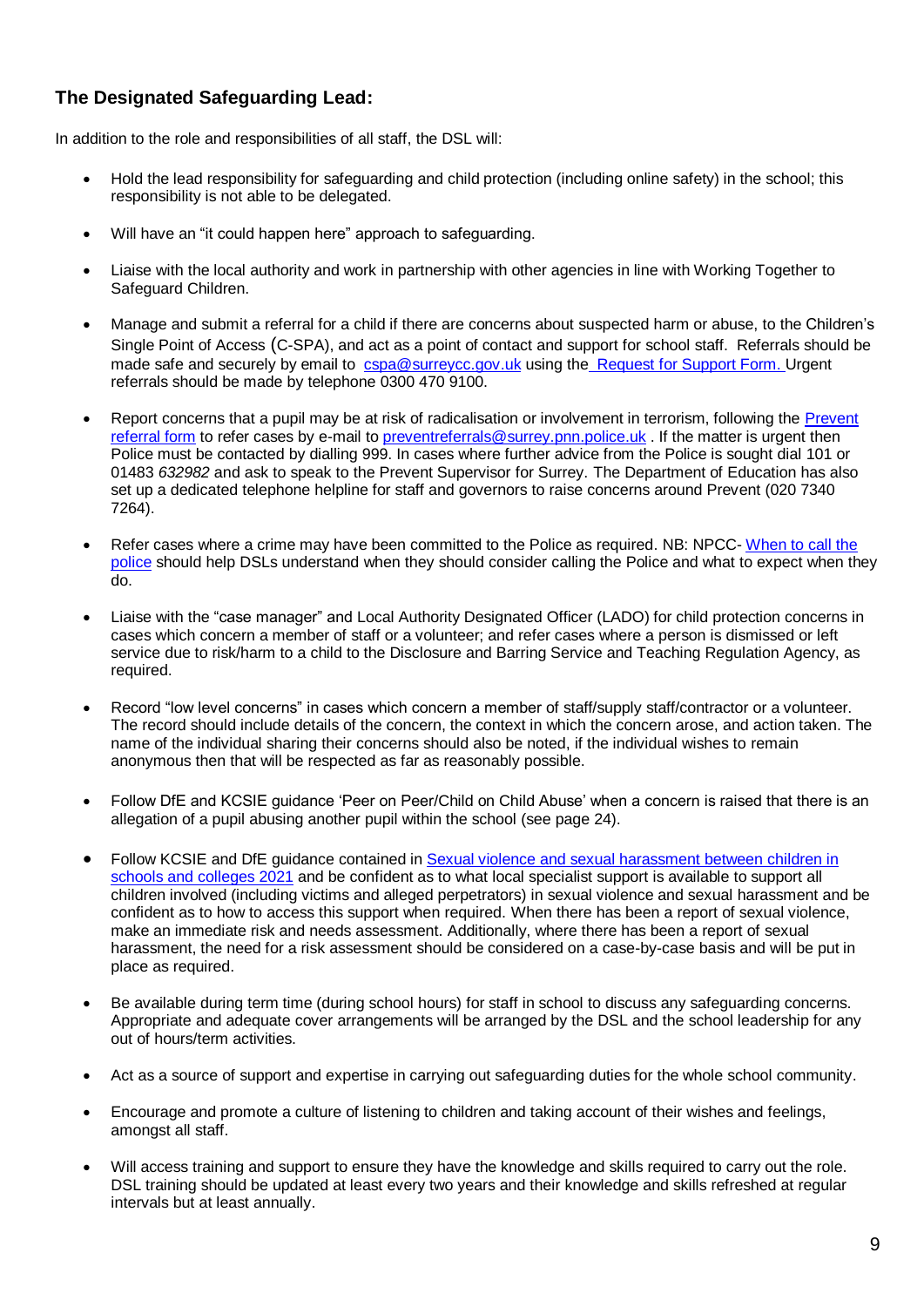- Have a secure working knowledge of SSCP procedures and understand the assessment process for providing early help and statutory intervention, including the local authority levels of need criteria and referral arrangements.
- Have a clear understanding of access and referral to the local Early Help offer and will support and advise members of staff where early help intervention is appropriate.
- Understand and support the school delivery with regards to the requirements of the Prevent duty and provide advice and guidance to staff on protecting children from radicalisation.
- Liaise with school staff (especially the SENDCo) on matters of safety and safeguarding and consult the SSCP Levels of Need document to inform decision making and liaise with relevant agencies.
- Be alert to the specific needs of Children in Need, those with SEND and young carers.
- Understand the risks associated with online activity and be confident that they have the up to date knowledge and capability to keep children safe whilst they are online at school; in particular understand the additional risks that children with SEND face online and the associated and appropriate support they require.
- Keep detailed, accurate records (using CPOMS) that include all concerns about a child even if there is no need to make an immediate referral and the rationale for decisions made and action taken.
- Ensure that an indication of the existence of the additional child protection file is marked on the pupil school file record.
- Ensure that when a pupil transfers school, their child protection file is passed to the new school as soon as possible, and within statutory timescales (separately from the main pupil file and ensuring secure transit) and that confirmation of receipt is received.
- Ensure that where a pupil transfers school (including in-year) and is on a child protection plan or is a child looked after, their information is passed to the new school immediately and that the child's social worker is informed. In addition, consideration should be given to a multi-agency schools transition meeting if the case is complex or ongoing.
- If the transit method requires that a that a copy of the Child Protection file is retained until such a time that the new school acknowledges receipt of the original file. The copy should then be securely destroyed.
- Ensure that all appropriate staff members have a working knowledge and understanding of their role in case conferences, core groups and other multi-agency planning meetings, to ensure that they attend and are able to effectively contribute when required to do so; where a report is required, this should be shared with the parents prior to the meeting.
- Report to the Headteacher any significant issues for example, use of [SSCP multi-agency escalation](https://surreyscb.procedures.org.uk/skptp/complaints-and-disagreements/inter-agency-escalation-policy-and-procedure)  [procedures,,](https://surreyscb.procedures.org.uk/skptp/complaints-and-disagreements/inter-agency-escalation-policy-and-procedure) enquiries under section 47 of the Children Act 1989 and police investigations.
- Ensure that the case holding Social Worker is informed of any child currently with a child protection plan who is absent without explanation.
- Ensure that all staff sign to say they have read, understood and agree to work within the School's child protection policy, staff behaviour policy (code of conduct) and Keeping Children Safe in Education (KCSIE) Part 1 and Annex B and ensure that the policies are used effectively.
- Organise child protection and safeguarding induction, regularly updated training and a minimum of annual updates (including online safety) for all school staff, keep a record of attendance and address any absences.
- Ensure that in collaboration with the school leadership and governors, the child protection policy is reviewed annually and the procedures and implementation are updated and reviewed regularly.
- Ensure that the Child Protection Policy is available publicly and that parents are aware that referrals about suspected harm and abuse will be made and the role of the school in this.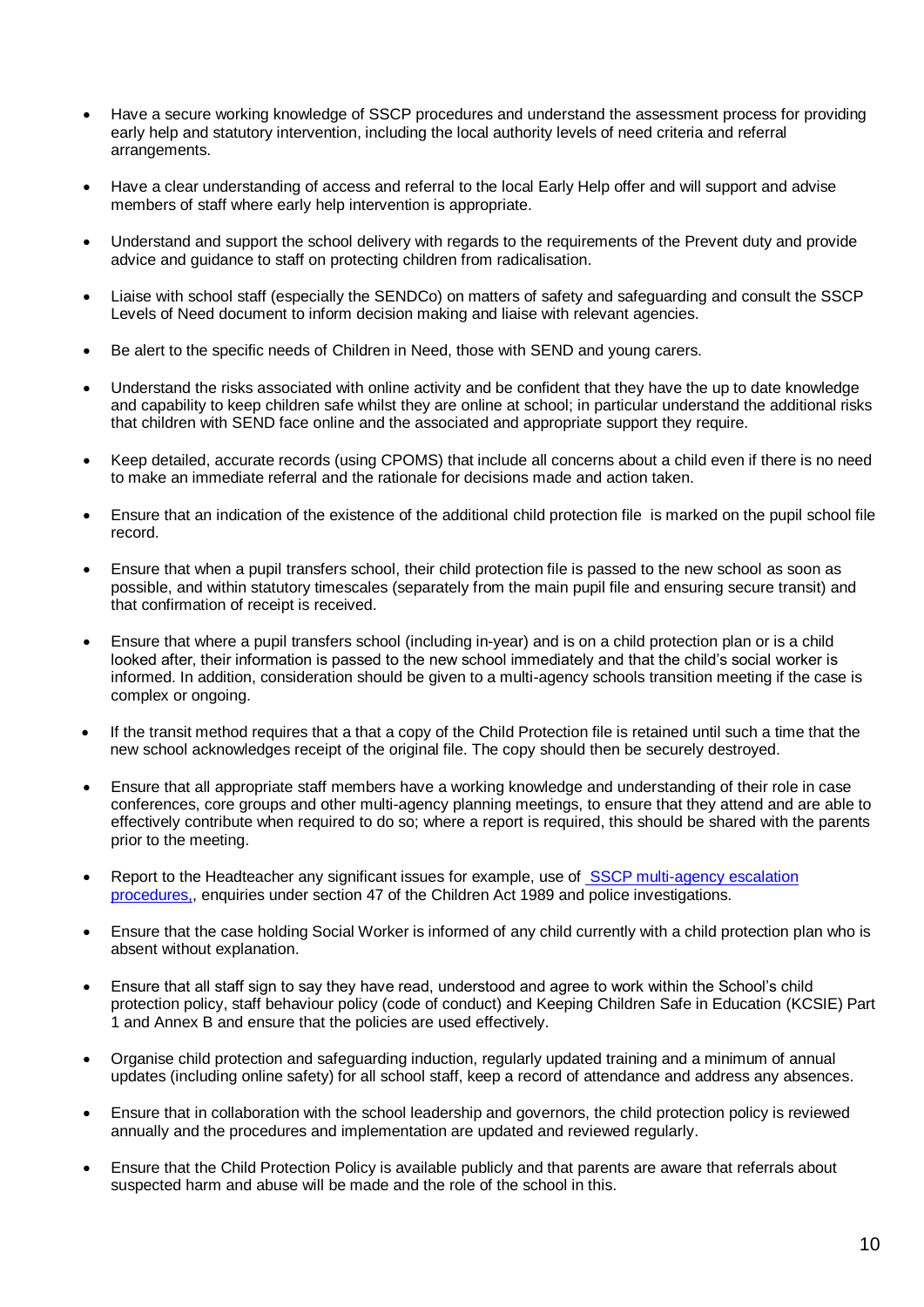- Establish and maintain links with the Local Authority safeguarding partners to make sure staff are aware of training opportunities and the latest policies on local safeguarding arrangements.
- Contribute to and provide, with the Headteacher and Chair of Governors, the "Audit of Statutory Duties and Associated Responsibilities" to be submitted annually to the Surrey County Council, Education Safeguarding Team.
- Ensure that the name of the designated members of staff for Child Protection, the Designated Safeguarding Lead and deputies, are clearly advertised in the school, with a statement explaining the school's role in referring and monitoring cases of suspected abuse.
- Meet all other responsibilities as set out for DSLs in Keeping Children Safe in Education 2021.

# **The Deputy Designated Safeguarding Lead(s):**

In addition to the role and responsibilities of all staff the Deputy DSL will:

- Be trained to the same standard as the Designated Safeguarding Lead and the role is explicit in their job description.
- Provide support and capacity to the DSL in carrying out delegated activities of the DSL; however, the lead responsibility of the DSL cannot be delegated.
- In the absence of the DSL, carries out the activities necessary to ensure the ongoing safety and protection of children. In the event of the long-term absence of the DSL the deputy will assume all of the functions above.

### **All members of The Governing Body understand and fulfil their responsibilities to ensure that:**

- There is a whole school approach to safeguarding.
- The school/college has effective safeguarding policies and procedures including a Child Protection Policy, a Staff Code of Conduct, a Behaviour Policy and a response to children who go missing from education.
- Policies are consistent with SSCP and statutory requirements, are reviewed annually and that the Child Protection policy is available on the school/college website.
- The SSCP is informed in line with local requirements about the discharge of duties via the annual safeguarding audit.
- The school operates a safer recruitment procedure that includes statutory checks on staff suitability to work with children and disqualification by association regulations and by ensuring that there is at least one person on every recruitment panel who has completed safer recruitment training, if there is not a panel conducting interviews then the individual will have completed the safer recruitment training.
- At least one member of the governing body has completed safer recruitment training.
- Staff have been trained appropriately and this is updated in line with guidance and all staff have read Keeping Children Safe in Education (2021) part 1 and Annex B and that mechanisms are in place to assist staff in understanding and discharging their roles and responsibilities as set out in the guidance.
- All staff including temporary/supply staff, volunteers and contractors are provided with the school's child protection policy and, if applicable, the staff code of conduct.
- The school has procedures for dealing with allegations of abuse against staff (including the Headteacher), volunteers and against other children and that a referral is made to the DBS and/or the Teaching Regulation Agency (as applicable) if a person in regulated activity has been dismissed or removed due to safeguarding concerns, or would have had they not resigned.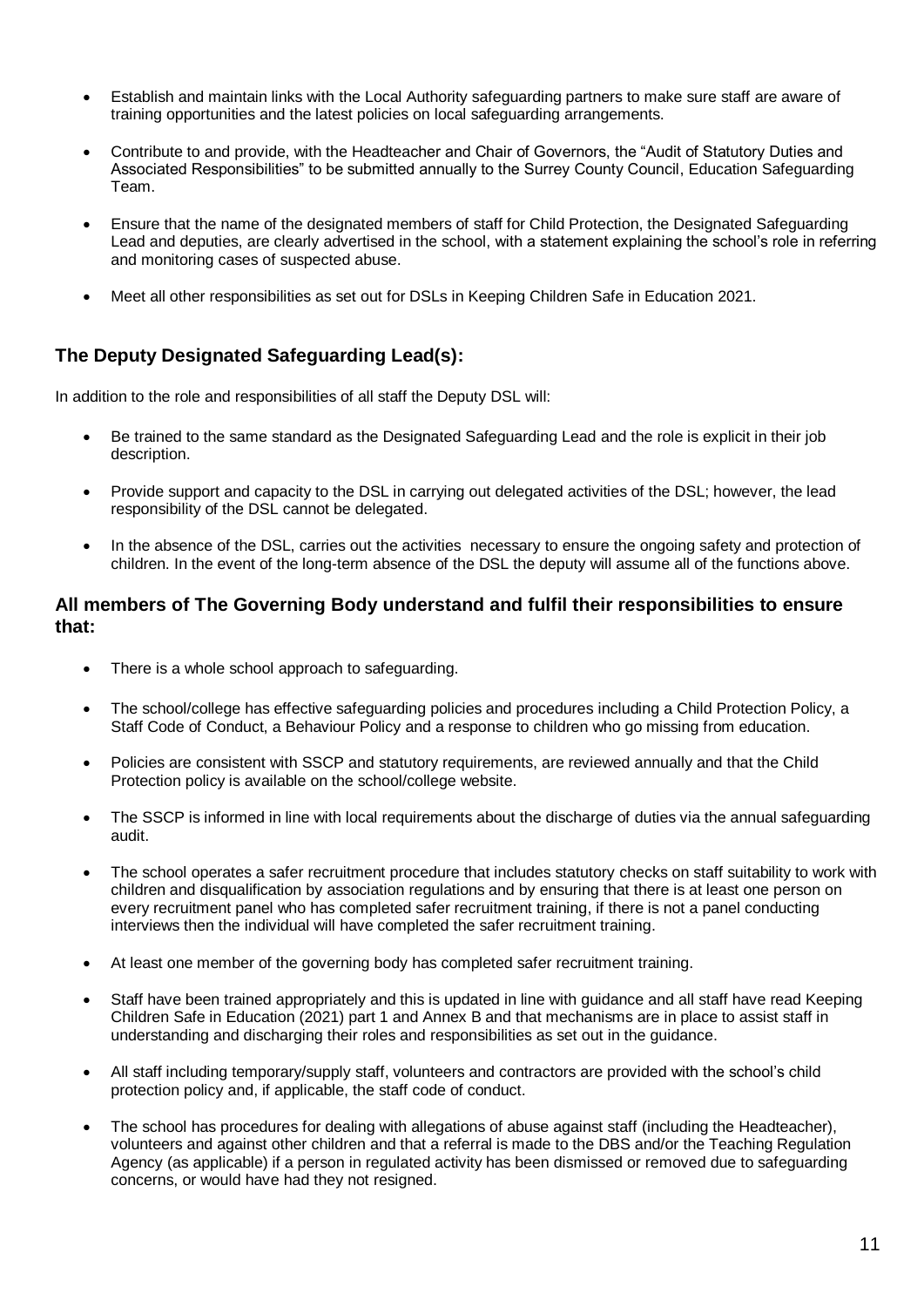- A nominated governor for safeguarding is identified.
- Policies and processes are in place to deal with concerns (including allegations) which do not meet the harm threshold or "low level concerns" as defined in KCSIE 2021.
- A member of the senior leadership team has been appointed by the Governing Body as the Designated Safeguarding Lead (DSL) who will take lead responsibility for safeguarding and child protection and that the role is explicit in the role holder's job description.
- On appointment, the DSL and deputy(s) undertake interagency training (SSCB Modules 1&2) and also undertake DSL 'New to Role' and 'Refresher' training every two years, as well as attending DSL network events, to refresh knowledge and skills.
- Children are taught about safeguarding (including online safety) as part of a broad and balanced curriculum covering relevant issues through personal, social, health and economic education (PSHE) and relationship and sex education (RSE).
- Alongside the school, they will ensure application filters and monitoring systems are in place to safeguard children online.
- The school will comply with DfE and Surrey County Council [Children Missing Education](https://www.surreycc.gov.uk/__data/assets/pdf_file/0005/109589/Final-CME-Policy-2017-ver-2-updated-nov17.pdf) requirements.
- Clear systems and processes are in place for identifying possible mental health concerns, including routes to escalate and clear referral and accountability systems.
- The school will comply with regular data returns requested by the Local Authority, regarding all pupils, of statutory school age, attending alternative provision and/or on a reduced or modified timetable
- Enhanced DBS checks (without barred list checks, unless the governor is also a volunteer at the school) are in place for all Governors.
- Any weaknesses in Safeguarding are remedied immediately.

### **Confidentiality, Sharing and Withholding Information**

All matters relating to child protection will be treated as confidential and only shared as per the ['Information Sharing](https://www.gov.uk/government/publications/safeguarding-practitioners-information-sharing-advice)  [Advice for Practitioners' \(DfE 2018\) guidance.](https://www.gov.uk/government/publications/safeguarding-practitioners-information-sharing-advice) The school will refer to the guidance in the in the Data Protection: toolkit for schools - [Data-protection: toolkit for schools](https://www.gov.uk/government/publications/data-protection-toolkit-for-schools) guidance to support schools with data protection activity, including compliance with the GDPR.

Information will be shared with staff within the school who 'need to know'. Relevant staff have due regard to Data Protection principles which allow them to share (and withhold) information.

All staff must be aware that they have a professional responsibility to share information with other agencies in order to safeguard children and that the Data Protection Act 1998 and General Data Protection Regulations are not a barrier to sharing information where a failure to do so would place a child at risk of harm. There is a lawful basis for child protection concerns to be shared with agencies who have a statutory duty for child protection.

All staff must be aware that they cannot promise a child to keep secrets which might compromise the child's safety or wellbeing.

All staff will always undertake to gain parent/carers consent to refer a child to Social Care unless to do so could put the child at greater risk of harm or impede a criminal investigation.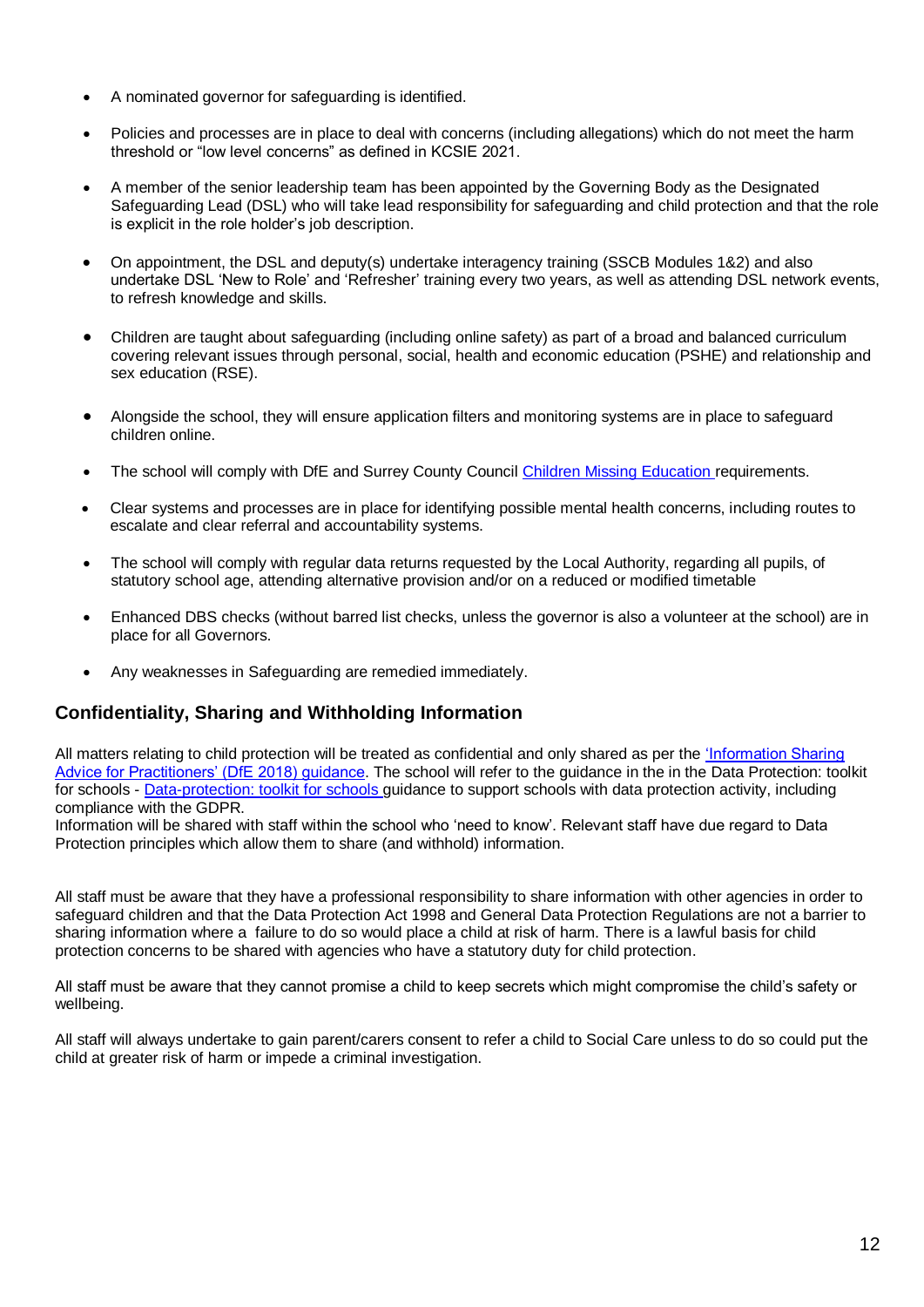# **Child Protection Procedures**

The following procedures apply to all staff working in the school and will be covered by training to enable staff to understand their role and responsibility.

The aim of our procedures is to provide a robust framework which enables staff to take appropriate action when they are concerned that a child is being harmed or abused or is at risk of harm or abuse.

The prime concern at all stages must be the interests and safety of the child. Where there is a conflict of interest between the child and an adult, the interests of the child must be paramount.

All staff are aware that very young children and those with disabilities, special needs or with language delay may be more likely to communicate concerns with behaviours rather than words. Additionally staff will question the cause of knocks and bumps in children who have limited mobility.

#### **If a member of staff suspects abuse, spots signs or indicators of abuse, or they have a disclosure of abuse made to them they must:**

- 1. Make an initial record of the information related to the concern.
- 2. Report it to the DSL immediately.
- 3. The DSL will consider if there is a requirement for immediate medical intervention, however urgent medical attention should not be delayed if the DSL is not immediately available.
- 4. Make an accurate record (which may be used in any subsequent court proceedings) as soon as possible and within 24 hours of the occurrence, of all that has happened, including details of:
	- Dates and times of their observations Dates and times of any discussions in which they were involved. Any injuries Explanations given by the child / adult Rationale for decision making and action taken Any actual words or phrases used by the child
- 5. The records must be signed and dated by the author or / equivalent on electronic based records.
- 6. In the absence of the DSL or their Deputy, staff must be prepared to refer directly to C-SPA (and the police if appropriate) if there is the potential for immediate significant harm

#### **Following a report of concerns the DSL must:**

- 1. [SSCP Levels of Need](https://www.surreyscp.org.uk/about-us/local-safeguarding-arrangements/effective-family-resilience-levels-of-need/) decide whether or not there are sufficient grounds for suspecting significant harm, in which case a referral must be made to the C-SPA and the police if it is appropriate.
- 2. Normally the school should try to discuss any concerns about a child's welfare with the family and where possible to seek their agreement before making a referral to the C-SPA. However, this should only be done when it will not place the child at increased risk or could impact a police investigation. The child's views should also be taken into account.

If there are grounds to suspect a child is suffering, or is likely to suffer, significant harm or abuse the DSL must contact the C-SPA. By sending [a Request-for-Support-Form](https://www.surreyscp.org.uk/wp-content/uploads/2020/09/Surrey-Childrens-Services-Request-for-Support-Form-May-2020.doc) by email to[: cspa@surreycc.gov.uk](mailto:cspa@surreycc.gov.uk) or contact the C-SPA on 0300 470 9100. If a child is in immediate danger and urgent protective action is required, the Police (dial 999) must be called. The DSL must also notify C-SPA of the occurrence and what action has been taken.

- 3. If the DSL feels unsure about whether a referral is necessary they can phone the C-SPA to discuss concerns.
- 4. If there is not a risk of significant harm, the DSL will either actively monitor the situation or consider the offering Early Help.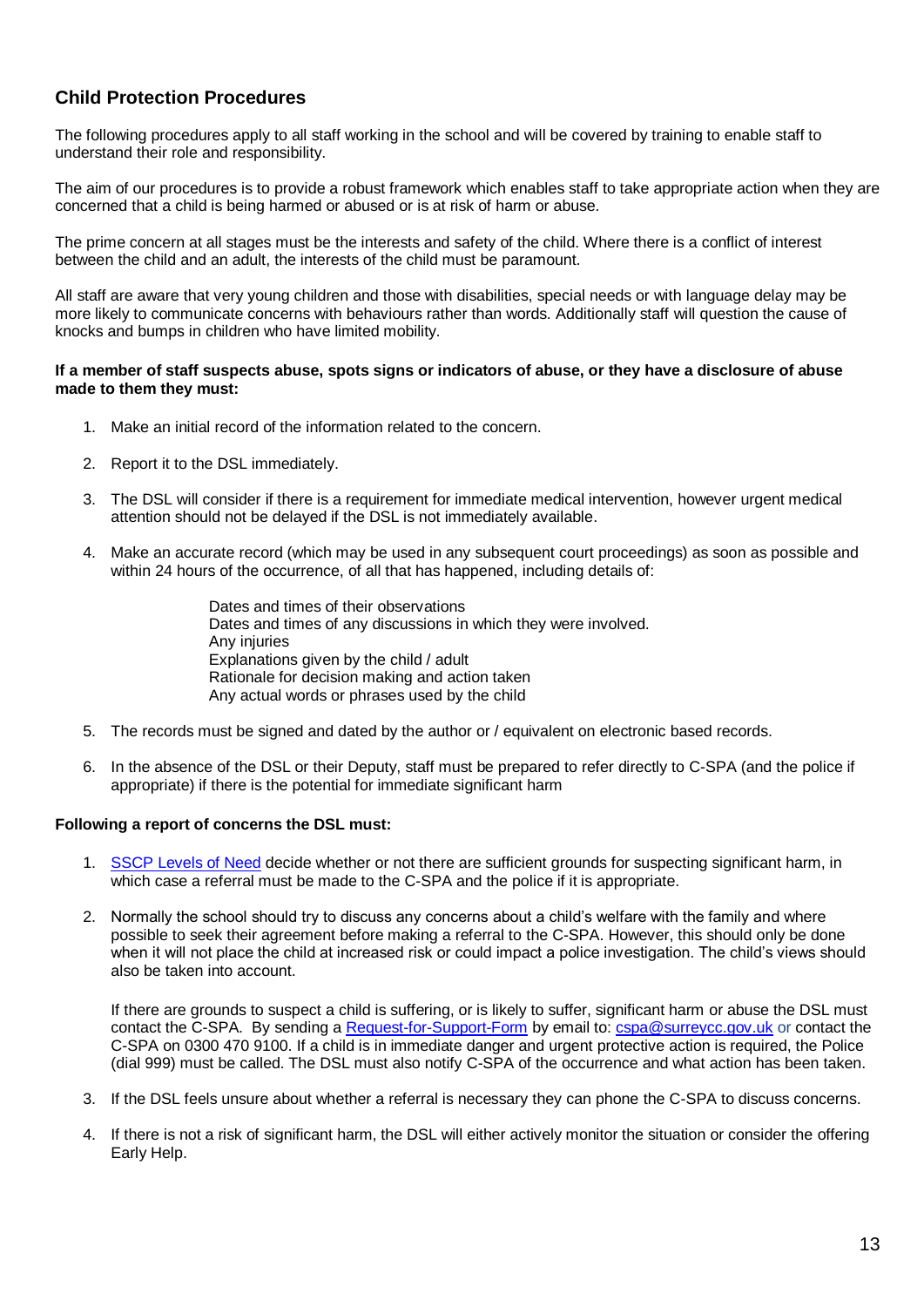- 5. Where there are doubts or reservations about involving the child's family, the DSL should clarify with the C-SPA or the police whether the parents should be told about the referral and, if so, when and by whom. This is important in cases where the police may need to conduct a criminal investigation.
- 6. When a pupil is in need of urgent medical attention and there is suspicion of abuse the DSL or their Deputy should take the child to the accident and emergency unit at the nearest hospital, having first notified the C-SPA. The DSL should seek advice about what action the C-SPA will take and about informing the parents, remembering that parents should normally be informed that a child requires urgent hospital attention.
- 7. The exception to this process will be in those cases of known FGM where there is a mandatory requirement for the teacher to report directly to the police. The DSL should also be made aware.

### **Dealing with disclosures**

#### **All staff**

A member of staff who is approached by a child should listen positively and try to reassure them. They cannot promise complete confidentiality and should explain that they may need to pass information to other professionals to help keep the child or other children safe. The degree of confidentiality should always be governed by the need to protect the child.

Additional consideration needs to be given to children with communication difficulties and for those whose preferred language is not English. It is important to communicate with them in a way that is appropriate to their age, understanding and preference.

All staff should know who the DSL is and who to approach if the DSL is unavailable. All staff have the right to make a referral to the C-SPA or Police directly and should do this if, for whatever reason, there are difficulties following the agreed protocol, for example, they are the only adult on the school premises at the time and have concerns about sending a child home.

#### **Guiding principles, the seven R's**

#### **Receive**

- Listen to what is being said, without displaying shock or disbelief.
- Accept what is said and take it seriously.
- Make a note of what has been said as soon as practicable.

#### **Reassure**

- Reassure the pupil, but only so far as is honest and reliable.
- Don't make promises you may not be able to keep e.g. 'I'll stay with you' or 'everything will be alright now' or 'I'll keep this confidential.'
- Do reassure, for example, you could say: 'I believe you', 'I am glad you came to me', 'I am sorry this has happened', 'We are going to do something together to get help.'

#### **Respond**

- Respond to the pupil only as far as is necessary for you to establish whether or not you need to refer this matter, but do not interrogate for full details.
- Do not ask 'leading' questions i.e. 'did he touch your private parts?' or 'did she hurt you?' Such questions may invalidate your evidence (and the child's) in any later prosecution in court.
- Do not ask the child why something has happened.
- Do not criticise the alleged perpetrator; the pupil may care about him/her, and reconciliation may be possible.
- Do not ask the pupil to repeat it all for another member of staff. Explain what you have to do next and whom you have to talk to. Reassure the pupil that it will be a senior member of staff.

#### **Report**

Share concerns with the DSL immediately.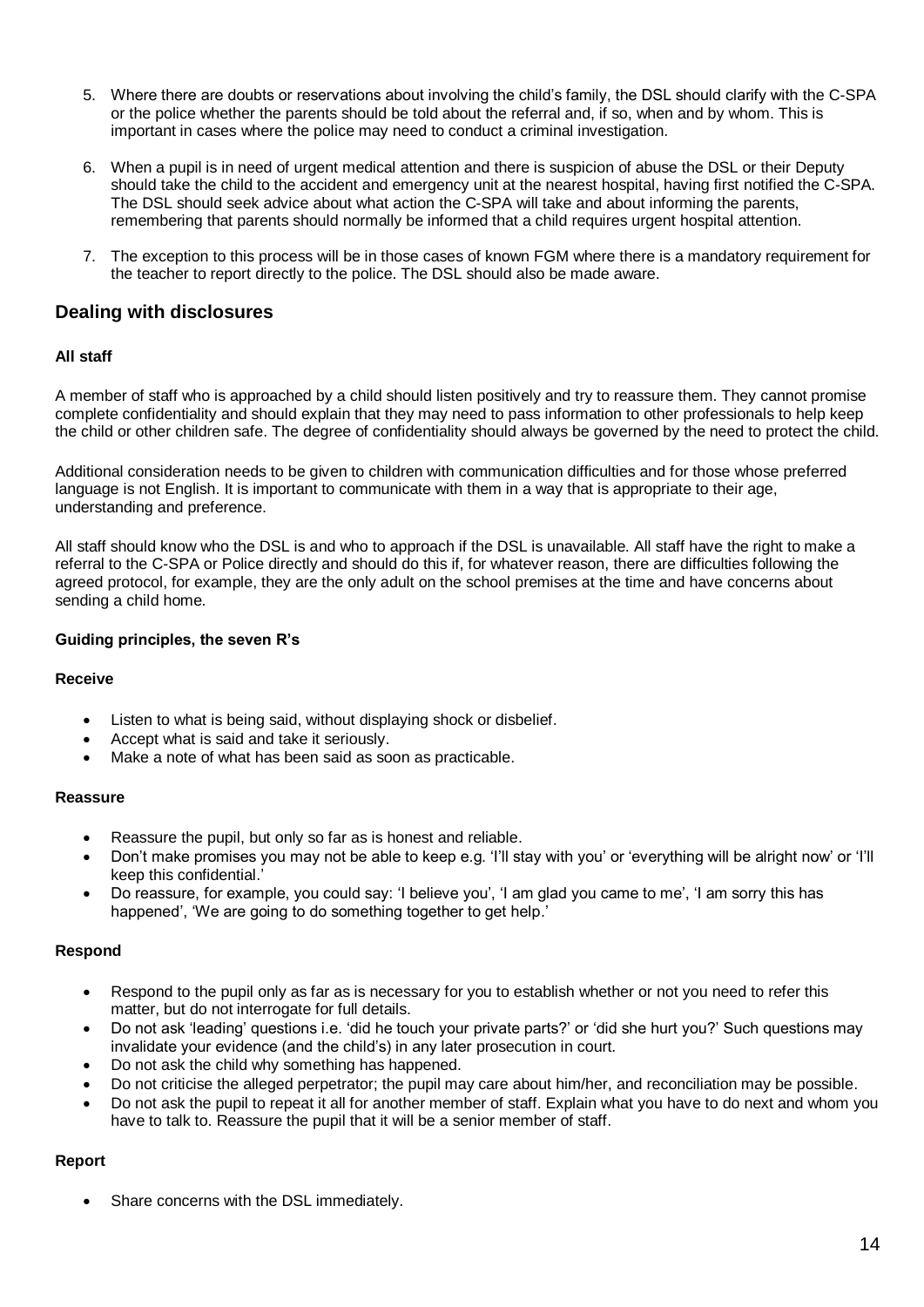- If you are not able to contact your DSL or the Deputy DSL, and the child is at risk of immediate harm, contact the C-SPA or Police, as appropriate directly.
- If you are dissatisfied with the level of response you receive following your concerns, you should press for reconsideration.

#### **Record**

- If possible, make some very brief notes at the time, and write them up as soon as possible.
- Keep your original notes on file.
- Record the date, time, place, persons present and noticeable non-verbal behaviour, and the words used by the child. If the child uses sexual 'pet' words, record the actual words used, rather than translating them into 'proper' words.
- If appropriate, complete a body map to indicate the position of any noticeable bruising.
- Record facts and observable things, rather than your 'interpretations' or 'assumptions.'

#### **Remember**

- Support the child: listen, reassure, and be available.
- Complete confidentiality is essential. Share your knowledge only with appropriate professional colleagues.
- Get some support for yourself if you need it.

#### **Review (led by DSL)**

- Has the action taken provided good outcomes for the child?
- Did the procedure work?
- Were any deficiencies or weaknesses identified in the procedure? Have these been remedied?
- Is further training required?

#### **What happens next?**

It is important that concerns are followed up and it is everyone's responsibility to ensure that they are. The member of staff should be informed by the DSL what has happened following a report being made. If they do not receive this information they should seek it out.

If they have concerns that the disclosure has not been acted upon appropriately they might inform the Headteacher or Safeguarding Governor of the school and/or may contact the C-SPA.

Receiving a disclosure can be upsetting for the member of staff and schools should have a procedure for supporting them after the disclosure. This might include reassurance that they have followed procedure correctly and that their swift actions will enable the allegations to be handled appropriately.

In some cases additional counselling might be needed and staff should be encouraged to recognise that disclosures can have an impact on their own emotions.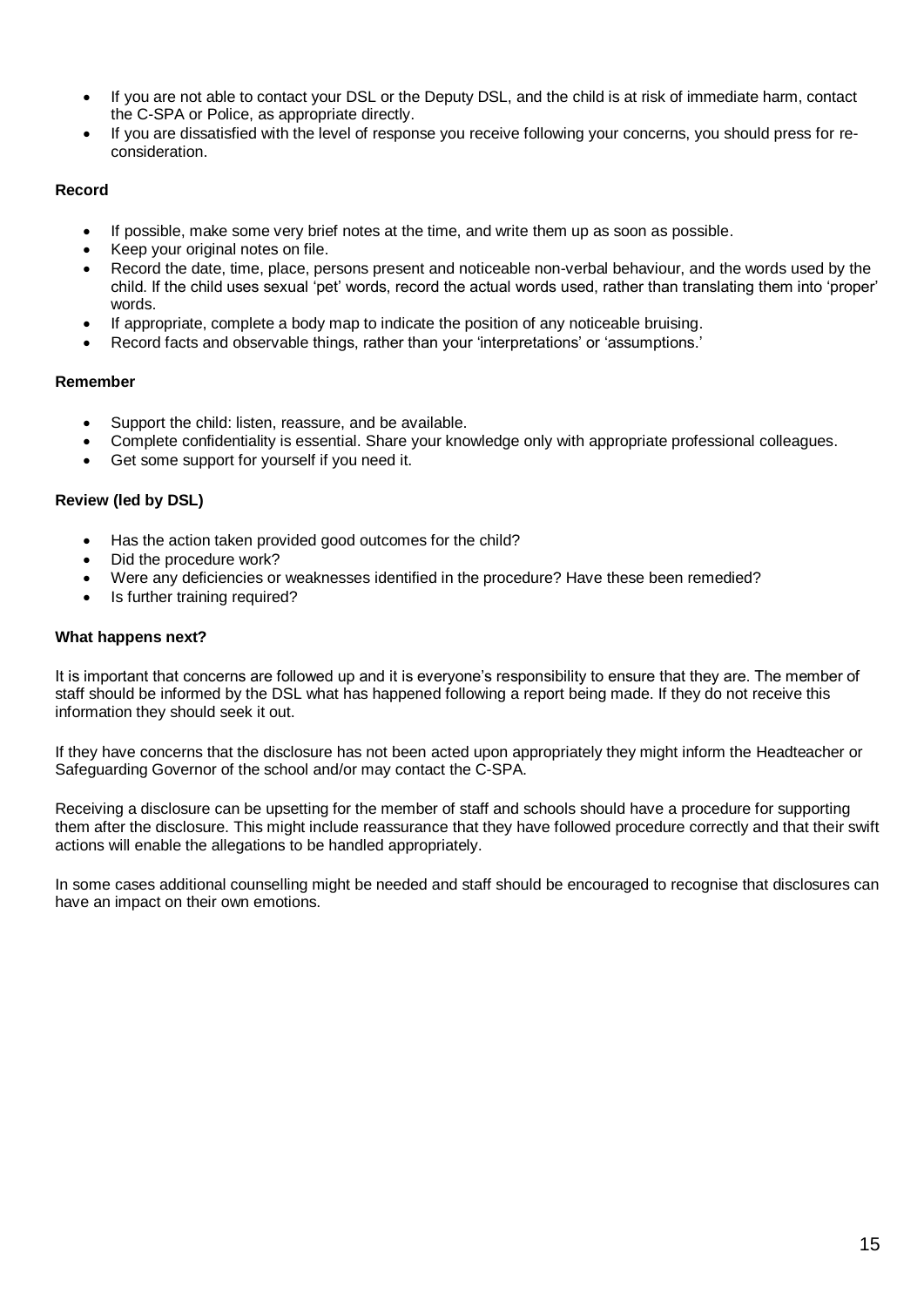### **Safeguarding concerns and allegations against adults who work with children – referral to the Local Authority Designated Officer (LADO)**

#### **Procedure**

This procedure should be used in all cases in which it is alleged a member of staff, including supply staff, or volunteer in a school, or another adult who works with children has:

- behaved in a way that has harmed a child, or may have harmed a child;
- possibly committed a criminal offence against or related to a child; or
- behaved towards a child or children in a way that indicates he or she would pose a risk of harm to children;
- behaved or been involved in an incident outside of a setting which did not involve children but could impact on their suitability to work with children

In dealing with allegations or concerns against an adult, staff must:

- Report any concerns about the conduct of any member of staff or volunteer to the Headteacher immediately.
- If an allegation is made against the Headteacher, the concerns need to be raised with the Chair of Governor as soon as possible. If the Chair of Governors is not available, then the LADO (as part of their mandatory duty) should be contacted directly.
- There may be situations when the Headteacher or Chair of Governors will want to involve the police immediately if the person is deemed to be an immediate risk to children or there is evidence of a possible criminal offence.
- Once an allegation has been received by the Headteacher or Chair of Governors they will contact the LADO on 0300123 1650 option 3 LADO *or* email[: LADO@surreycc.gov.uk](mailto:LADO@surreycc.gov.uk) immediately and before taking any action or investigation.
- Following consultation with the LADO inform the parents of the allegation unless there is a good reason not  $t_0$

In liaison with the LADO, the school will determine how to proceed and if necessary the LADO will refer the matter to Children's Social Care and/or the police.

If the matter is investigated internally, the LADO will advise the school to seek guidance from local authority colleagues in following procedures set out in part 4 of 'Keeping Children Safe in Education' (2021) and the SSCP procedures.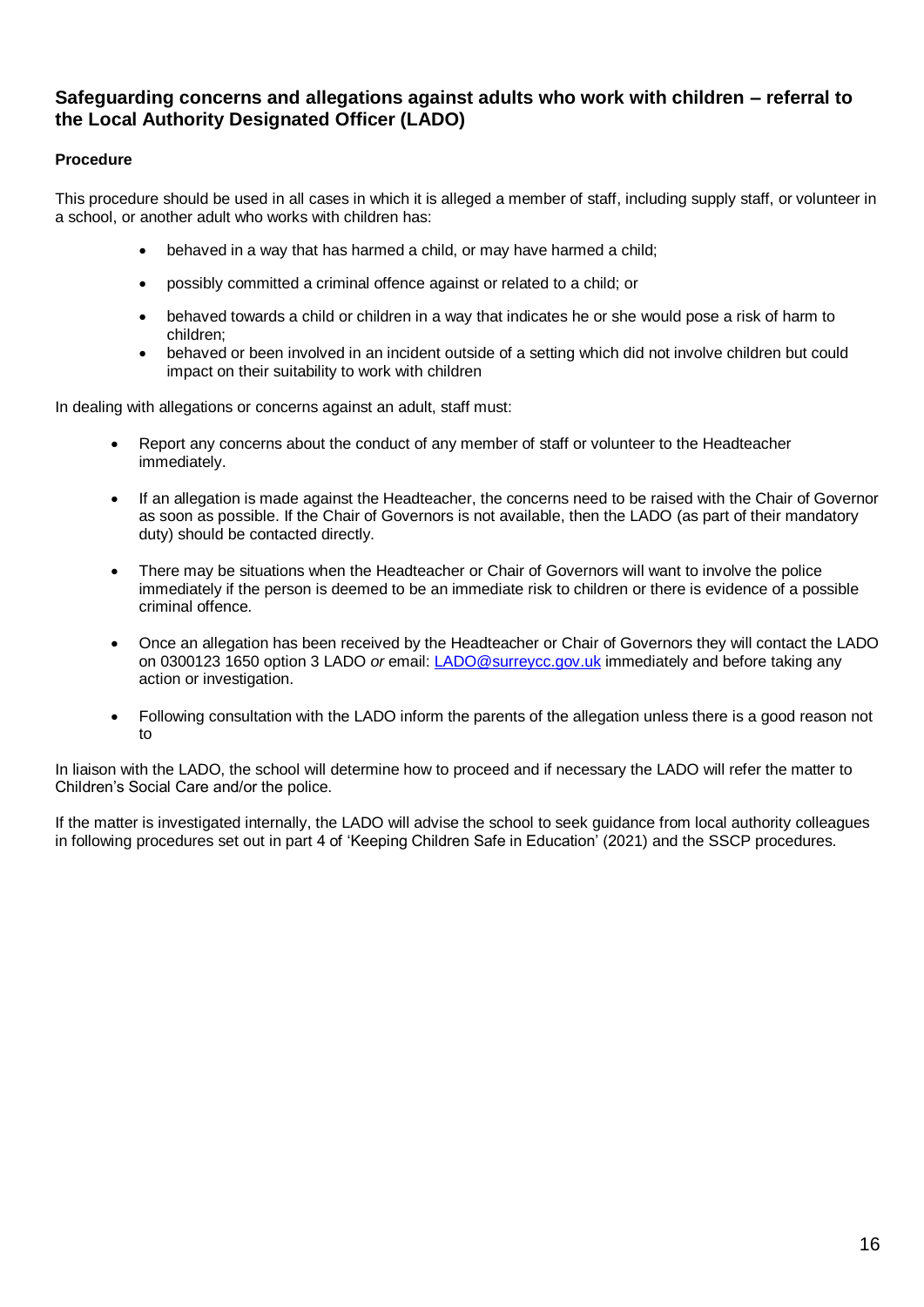### **What is child abuse?**

The following definitions are taken from W*orking Together to Safeguard Children* HM Government (2018). In addition to these definitions, it should be understood that children can also be abused by being sexually exploited, honour based violence, forced marriage or female genital mutilation. To support the local context, all staff have access to [SSCP Levels](https://www.surreyscp.org.uk/about-us/local-safeguarding-arrangements/effective-family-resilience-levels-of-need/)  [of Need](https://www.surreyscp.org.uk/about-us/local-safeguarding-arrangements/effective-family-resilience-levels-of-need/)

#### **What is abuse and neglect?**

Abuse and neglect are forms of maltreatment of a child. Somebody may abuse or neglect a child by inflicting harm, or by failing to act to prevent harm. Children may be abused in a family or in an institutional or community setting, by those known to them or, more rarely, by a stranger. They may be abused by an adult or adults, or another child or children.

#### **Physical abuse**

Physical abuse may involve hitting, shaking, throwing, poisoning, burning or scalding, drowning, suffocating, or otherwise causing physical harm to a child. Physical harm may also be caused when a parent or carer fabricates the symptoms of, or deliberately induces, illness in a child.

#### **Emotional abuse**

The persistent emotional maltreatment of a child such as to cause severe and persistent adverse effects on the child's emotional development.

It may involve conveying to a child that they are worthless or unloved, inadequate, or valued only insofar as they meet the needs of another person. It may include not giving the child opportunities to express their views, deliberately silencing them or 'making fun' of what they say or how they communicate. It may feature age or developmentally inappropriate expectations being imposed on children.

These may include interactions that are beyond a child's developmental capability, as well as overprotection and limitation of exploration and learning, or preventing the child participating in normal social interaction. It may involve seeing or hearing the ill-treatment of another.

It may involve serious bullying (including cyber bullying), causing children frequently to feel frightened or in danger, or the exploitation or corruption of children. Some level of emotional abuse is involved in all types of maltreatment of a child, although it may occur in isolation.

#### **Sexual abuse**

Involves forcing or enticing a child or young person to take part in sexual activities, not necessarily involving a high level of violence, whether or not the child is aware of what is happening.

The activities may involve physical contact, including assault by penetration (for example, rape or oral sex) or nonpenetrative acts such as masturbation, kissing, rubbing and touching outside of clothing. They may also include noncontact activities, such as involving children in looking at, or in the production of, sexual images, watching sexual activities, encouraging children to behave in sexually inappropriate ways, or grooming a child in preparation for abuse (including online).

Sexual abuse is not solely perpetrated by adult males. Women can also commit acts of sexual abuse, as can other children.

#### **Neglect**

Neglect is the persistent failure to meet a child's basic physical and/or psychological needs, likely to result in the serious impairment of the child's health or development. Neglect may occur during pregnancy as a result of maternal substance abuse. .

The [Surrey-Neglect-Screening-tool-Jan-2021](https://www.surreyscp.org.uk/wp-content/uploads/2021/04/Surrey-Neglect-Screening-tool-Jan-2021.pdf) is available to provide a more detailed information regarding neglect.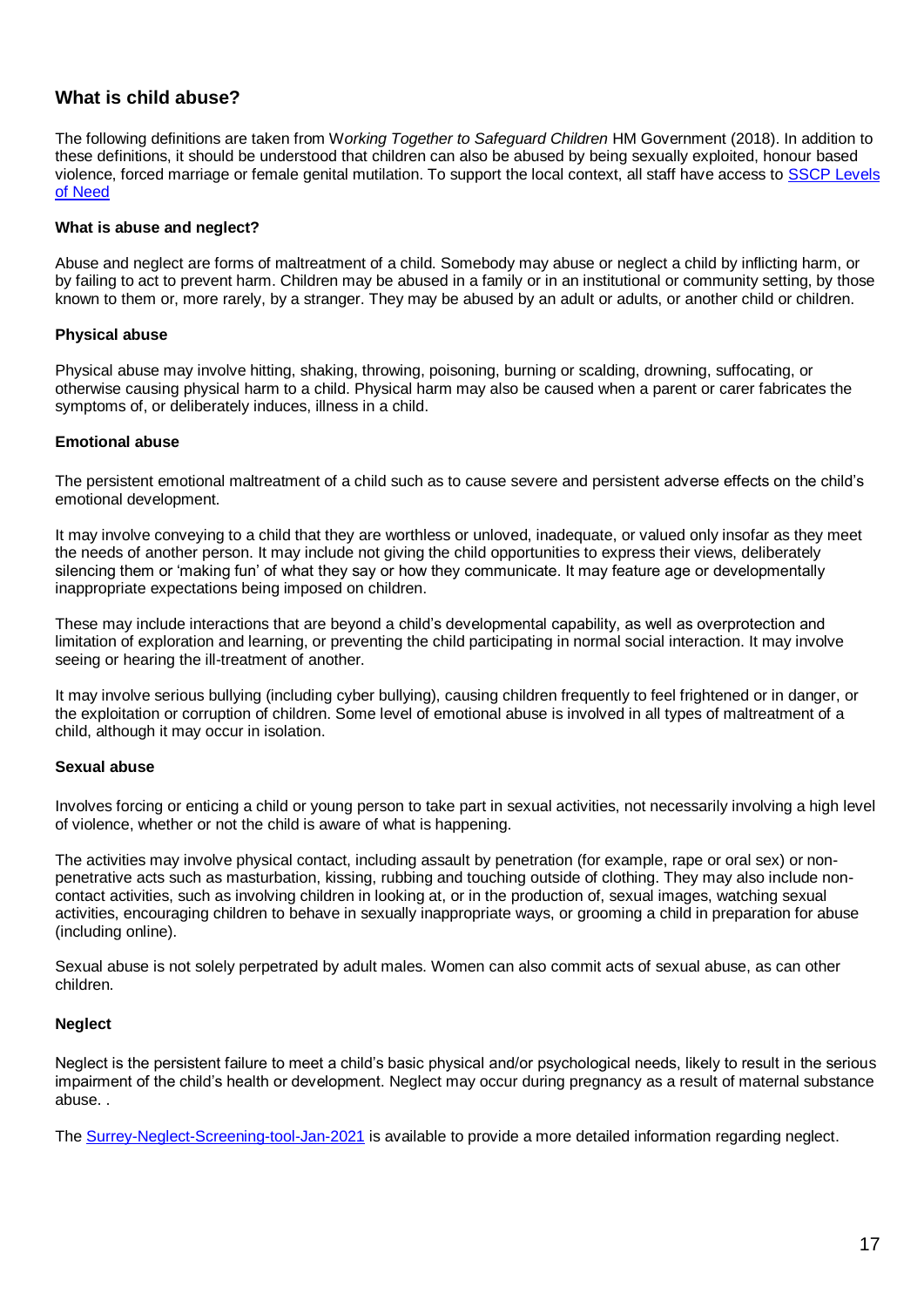# **Indicators of abuse**

### **Neglect**

Neglect is a lack of care, but poverty and lack of information or adequate services can be contributory factors.

Far more children are registered to the category of neglect on Child in Need and Child Protection plans than to the other categories. As with abuse, the number of children experiencing neglect is likely to be much higher than the numbers on the plans.

Neglect is a difficult form of abuse to recognise and is often seen as less serious than other categories. It is, however, very damaging: children who are neglected often develop more slowly than others and may find it hard to make friends and fit in with their peer group.

Neglect is often noticed at a stage when it may not pose a risk to the child. The duty to safeguard and promote the welfare of children (*What to do if You're Worried a Child is Being Abused* DfE 2015) would suggest that an appropriate intervention or conversation at this early stage can address the issue and prevent a child continuing to suffer until it reaches a point when they are at risk of harm or in significant need.

Neglect is often linked to other forms of abuse, so any concerns school/college staff have should be discussed with the DSL.

### **Emotional abuse**

It is sometimes possible to spot emotionally abusive behaviour from parents and carers to their children by the way that the adults are speaking to, or behaving towards, children. An appropriate challenge or intervention could affect positive change and prevent more intensive work being carried out later

- Emotional abuse is difficult to define, identify/recognise and/or prove.
- Emotional abuse is chronic and cumulative and has a long-term impact.
- All kinds of abuse and neglect have emotional effects although emotional abuse can occur by itself.
- Children can be harmed by witnessing someone harming another person as in domestic abuse.
- Most harm is produced in low warmth, high criticism homes, not from single incidents.

#### **Physical abuse**

Most children collect cuts and bruises quite routinely as part of the rough and tumble of daily life. But accidental injuries normally occur on the bony prominences – e.g. knees, shins.

Injuries on the *soft* areas of the body are more likely to be inflicted intentionally and should therefore make us more alert to other concerning factors that may be present.

A body map can assist in the clear recording and reporting of physical abuse. The body map should only be used to record observed injuries and no child should be asked to remove clothing by a member of staff of the school/college.

In the context of the school/college, it is normal to ask about a noticeable injury. Concern should be increased when:

- the explanation given does not match the injury
- the explanation uses words or phrases that do not match the vocabulary of the child (adult words)
- no explanation is forthcoming
- the child (or the parent/carer) is secretive or evasive
- the injury is accompanied by allegations of abuse or assault

#### **Sexual Abuse**

Sexual abuse is often perpetrated by people who are known and trusted by the child – e.g. relatives, family friends, neighbours, babysitters, and people working with the child in school/college, faith settings, clubs or activities. Children can also be subject to child sexual exploitation.

Sexual exploitation is seen as a separate category of sexual abuse. The [SSCP Professional Guidance](https://www.surreyscp.org.uk/professionals-2/)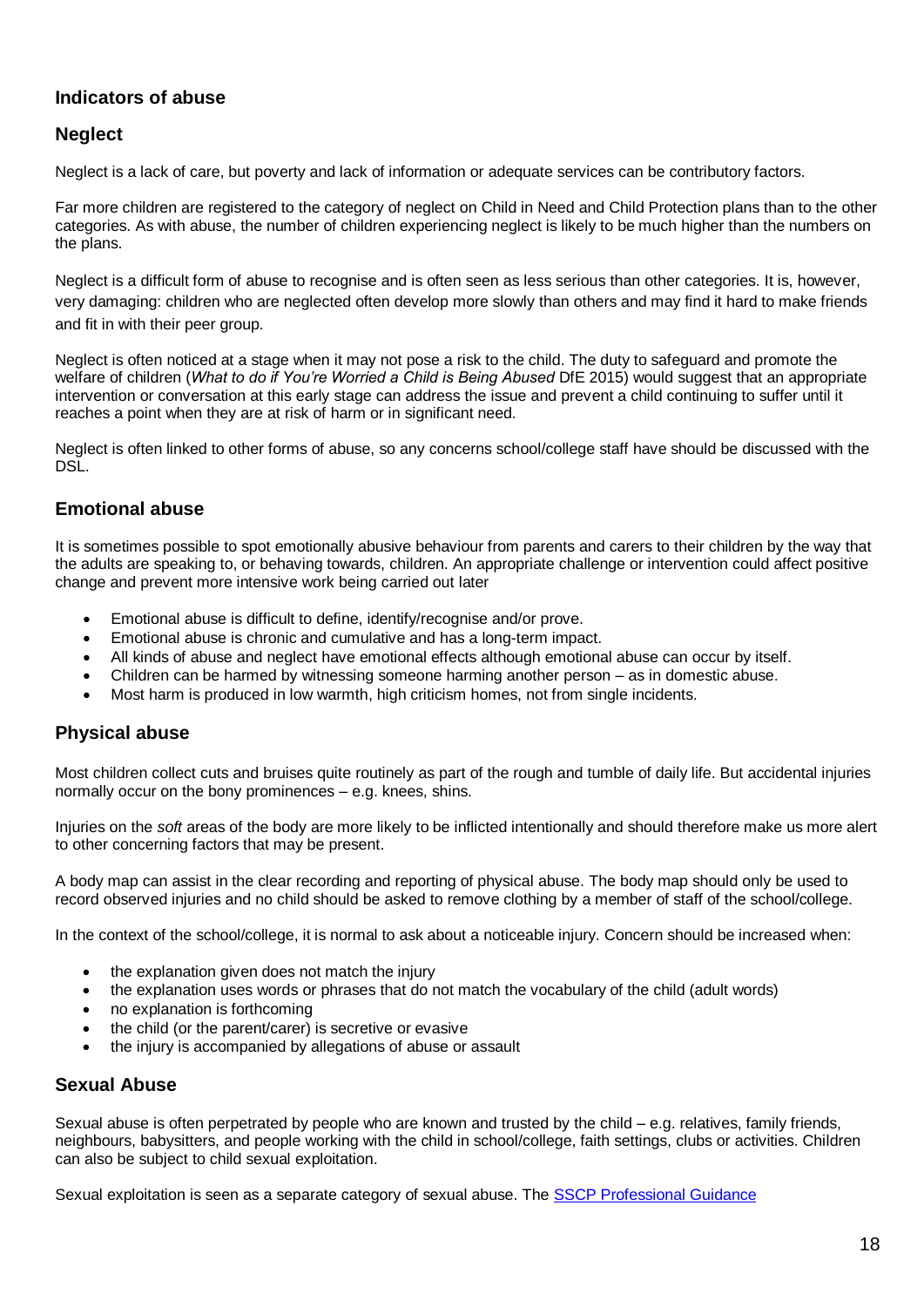provides school/college staff with information regarding indicators of CSE.

Characteristics of child sexual abuse:

- it is often planned and systematic people do not sexually abuse children by accident, though sexual abuse can be opportunistic
- grooming the child people who abuse children take care to choose a vulnerable child and often spend time making them dependent (this may occur online)
- grooming the child's environment abusers try to ensure that potential adult protectors (parents and other carers especially) are not suspicious of their motives.

Most people who sexually abuse children are men, but women and other children can commit sexual abuse too.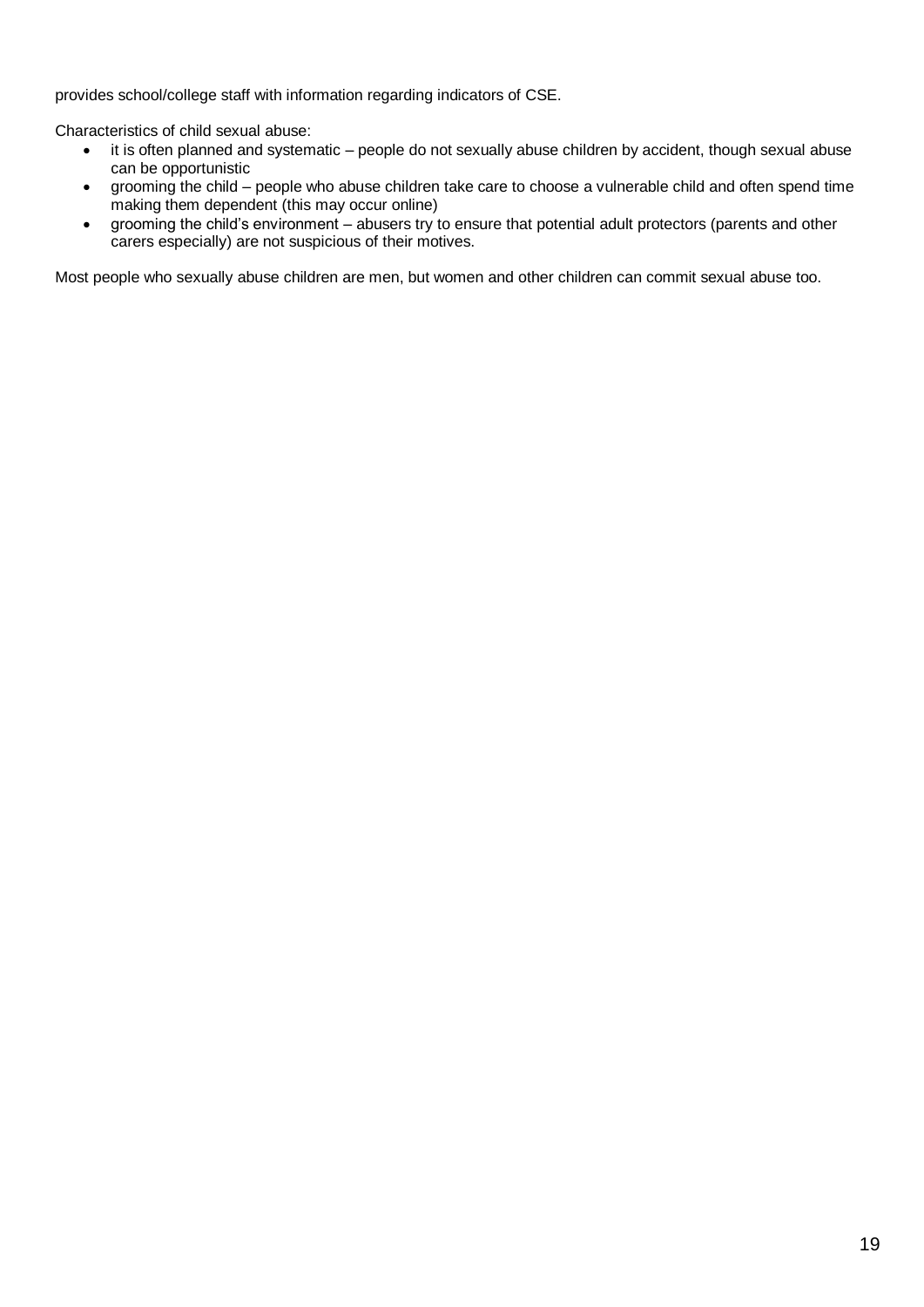### **Sexual violence and sexual harassment between children in schools**

### **Peer on Peer/Child on Child Abuse**

### **Context**

Sexual violence and sexual harassment can occur between two children of any age and sex. It can also occur through a group of children sexually assaulting or sexually harassing a single child or group of children.

Children who are victims of sexual violence and sexual harassment will likely find the experience stressful and distressing. This will, in all likelihood, adversely affect their education attainment as well as their emotional well-being. Sexual violence and sexual harassment exist on a continuum and may overlap; they can occur online and offline (both physically and verbally) and are never acceptable. It is important that all victims are taken seriously and offered appropriate support.

Reports of sexual violence and sexual harassment are extremely complex to manage. It is essential that victims are protected, offered appropriate support and every effort is made to ensure their education is not disrupted. It is also important that other children, adult students and school and college staff are supported and protected as appropriate.

# **Policy**

We believe that all children have a right to attend school and learn in a safe environment. Children should be free from harm by adults and other children in school.

We recognise that children are capable of abusing other children and their peers and this will be dealt with under our child protection policy and in line with KCSIE (2021) and following recommendations from the [Sexual Violence and](https://www.gov.uk/government/publications/sexual-violence-and-sexual-harassment-between-children-in-schools-and-collegesBe)  [Sexual Harassment between Children in Schools and Colleges guidance \(DfE 2021\).](https://www.gov.uk/government/publications/sexual-violence-and-sexual-harassment-between-children-in-schools-and-collegesBe) .

We are clear that sexual violence and sexual harassment is not acceptable, will never be tolerated and is not an inevitable part of growing up.

We will minimise the risk of peer on peer/child on child abuse by:-

#### **Prevention**

- Taking a whole school approach to safeguarding and child protection
- Providing training to staff
- Providing a clear set of values and standards underpinned by the school's behaviour policy and pastoral support
- Engaging with specialist support and interventions.

### **Responding to reports of sexual violence and sexual harassment**

Children making any report of sexual violence or sexual harassment including "upskirting" (The Voyeurism Offences Act 2019) will be taken seriously, kept safe and be well supported.

If the report includes an online element staff will be mindful of the [Searching, Screening and Confiscation: advice for](https://assets.publishing.service.gov.uk/government/uploads/system/uploads/attachment_data/file/674416/Searching_screening_and_confiscation.pdf)  [schools 2018](https://assets.publishing.service.gov.uk/government/uploads/system/uploads/attachment_data/file/674416/Searching_screening_and_confiscation.pdf) guidance.

Staff taking the report will inform the DSL or the Deputy DSL immediately.

Staff taking a report will never promise confidentiality.

Parents or carers should usually be informed (unless this would put the child at greater risk).

If a child is at risk of harm, is in immediate danger, or has been harmed, a Request for Support will be made to the C-SPA securely email: **[cspa@surreycc.gov.uk](mailto:cspa@surreycc.gov.uk)** or telephone 0300 470 9100, as appropriate.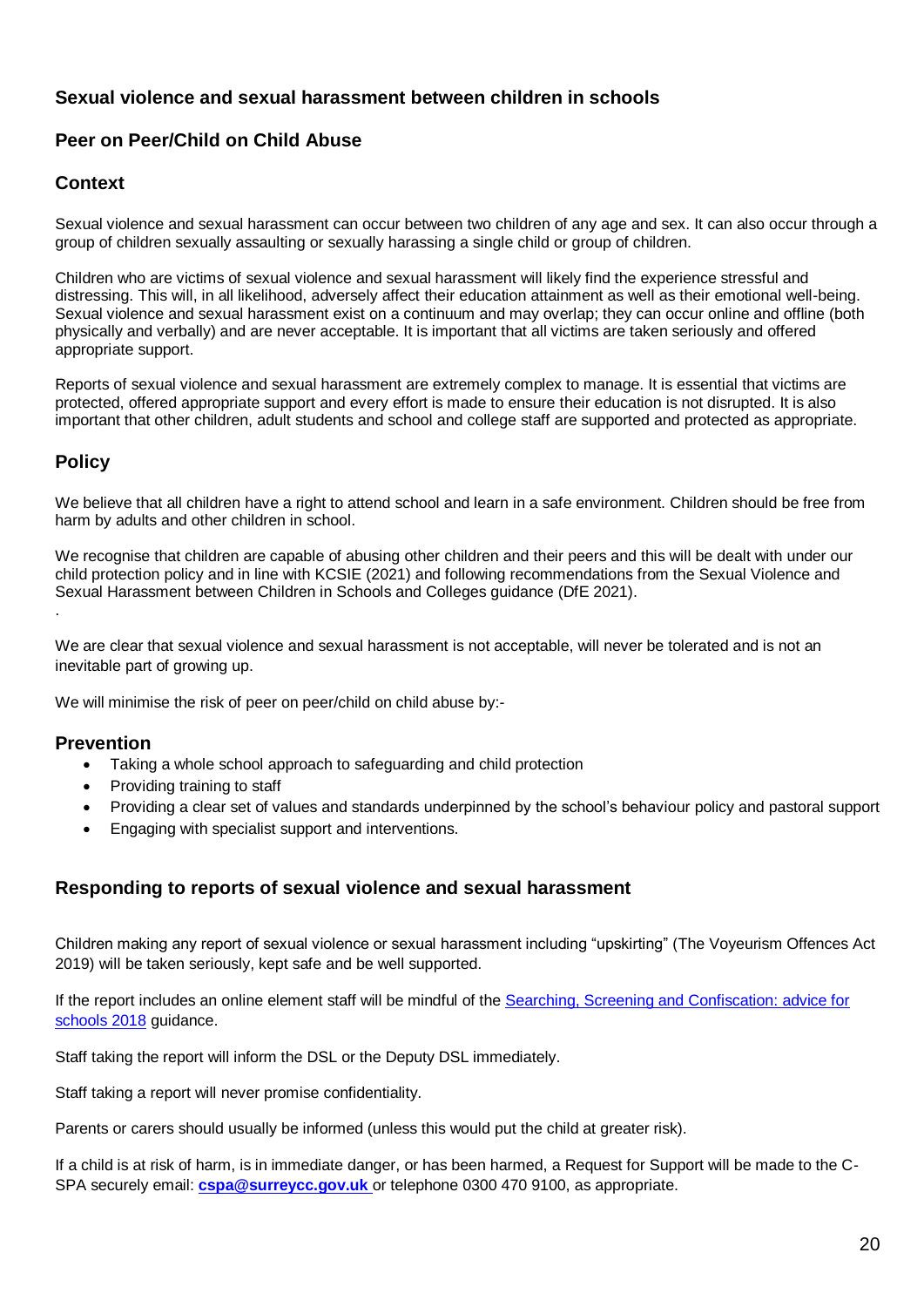### **Risk Assessment:-**

Following a report, the DSL will make an immediate risk and needs assessment on a case-by-case basis.

#### **The risk assessment will consider:**

- The victim, especially their protection and support.
- The alleged perpetrator, their support needs and any discipline action.
- All other children at the school.
- The victim and the alleged perpetrator sharing classes and space at school.
- The risk assessment will be recorded and kept under review.

Where there has been other professional intervention and/or other specialist risk assessments, these professional assessments will be used to inform the school's approach to supporting and protecting pupils.

Support regarding risk assessments can be accessed from the [Education Safeguarding Team](https://www.surreycc.gov.uk/schools-and-learning/teachers-and-education-staff/educational-advice-and-support-for-teachers/education-safeguarding-in-surrey-schools-and-learning) – [education.safeguarding@surreycc.gov.uk](mailto:education.safeguarding@surreycc.gov.uk)

#### **The DSL will consider:-**

- The wishes of the victim.
- The nature of the incident including whether a crime has been committed and the harm caused.
- Ages of the children involved.
- Developmental stages of the children.
- Any power imbalance between the children.
- Any previous incidents.
- Ongoing risks.
- Other related issues or wider context.

#### **Possible options:-**

- Manage internally
- **Early Help intervention**
- Refer to C-SPA
- Report to the police (generally in parallel with a referral to C-SPA)

### **Ongoing Response:**

The DSL will manage each case individually and will ensure the risk assessment is reviewed regularly with relevant partner agencies, for example the Police and Children's Social Care.

Where there is a criminal investigation into a rape, assault by penetration or sexual assault, the alleged perpetrator should be removed from any classes they share with the victim.

The DSL will consider how best to keep the victim and perpetrator a reasonable distance apart on school premises.

Where a criminal investigation into a rape or assault by penetration leads to a conviction or caution, the school will take suitable action. In all but the most exceptional of circumstances, the rape or assault is likely to constitute a serious breach of discipline and may lead to the view that allowing the perpetrator to remain in the same school would seriously harm the education or welfare of the victim (and potentially themselves and other pupils).

Where a criminal investigation into sexual assault leads to a conviction or caution, the school will, if it has not already, consider any suitable sanctions in light of the behaviour policy, which may include consideration of permanent exclusion. Where the perpetrator is going to remain at the school, the Headteacher should continue keeping the victim and perpetrator in separate classes and continue to consider the most appropriate way to manage potential contact on school premises. The nature of the conviction or caution and wishes of the victim will be especially important in determining how to proceed in such cases.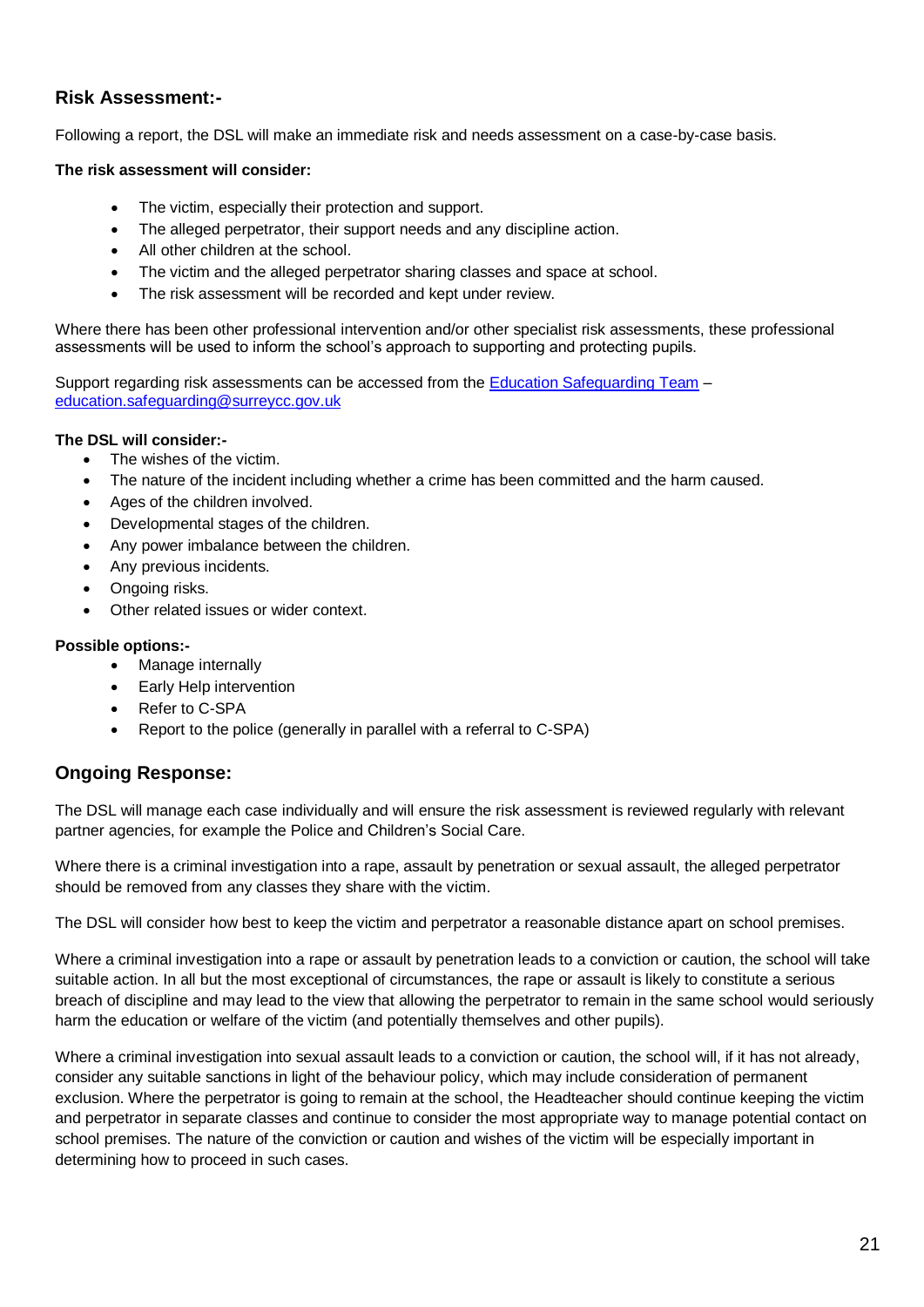The victim, alleged perpetrator and any other affected children and adults will receive appropriate support and safeguards on a case-by-case basis.

The school will take any disciplinary action against the alleged perpetrator in accordance with the school behaviour policy.

The school recognises that taking disciplinary action and providing appropriate support are not mutually exclusive actions and will occur at the same time if necessary.

### **Physical Abuse**

While a clear focus of peer on peer/child on child abuse is around sexual abuse and harassment, physical assaults and initiation violence and rituals from pupils to pupils can also be abusive.

These are equally not tolerated and if it is believed that a crime has been committed, will be reported to the police.

The principles from the anti-bullying policy will be applied in these cases, with recognition that any police investigation will need to take priority.

*References:* [DfE Keeping Children Safe in Education 2021](https://www.gov.uk/government/publications/keeping-children-safe-in-education--2) [Sexual Violence and Sexual Harassment between Children in Schools and Colleges guidance \(DfE 2021\)](https://www.gov.uk/government/publications/sexual-violence-and-sexual-harassment-between-children-in-schools-and-collegesBe)

# **Harmful Sexual Behaviour**

The [Brook Traffic Light Tool](https://www.brook.org.uk/our-work/the-sexual-behaviours-traffic-light-tool) uses a traffic light system to categorise the sexual behaviours of young people and, once Brook training has been undertaken, is designed to help professionals:

- Make decisions about safeguarding children and young people
- Assess and respond appropriately to sexual behaviour in children and young people
- Understand healthy sexual development and distinguish it from harmful behaviour

•

By categorising sexual behaviours, school can work with other agencies to the same standardised criteria when making decisions and can protect children and young people with a multi-agency approach.

The school recognise that it is vital that professionals agree on how behaviours should be categorised regardless of culture, faith, beliefs, and their own experiences or values.

# **Anti-Bullying/Cyberbullying**

Our school policy on anti-bullying is set out in a separate document and acknowledges that to allow or condone bullying may lead to consideration under child protection procedures.

We keep a record of known bullying incidents which is shared with the governing body. All staff are aware that children with SEND and/or differences/perceived differences are more susceptible to being bullied/victims of child abuse.

When there is 'reasonable cause to suspect that a child is suffering, or is likely to suffer, significant harm a bullying incident should be addressed as a child protection concern. If the anti-bullying procedures are seen to be ineffective, the Headteacher and the DSL will also consider child protection procedures.

PSHE education regularly provides opportunities for children to understand bullying is wrong, its impact and how to deal with it.

# **Online Safety/Cybercrime**

Our school has an online safety policy which explains how we try to keep pupils safe in school and how we respond to online safety incidents.

Children increasingly use electronic equipment on a daily basis to access the internet, share and view content and images via social media sites such as Facebook, Twitter, Instagram, Snapchat and Voodoo and for online gaming.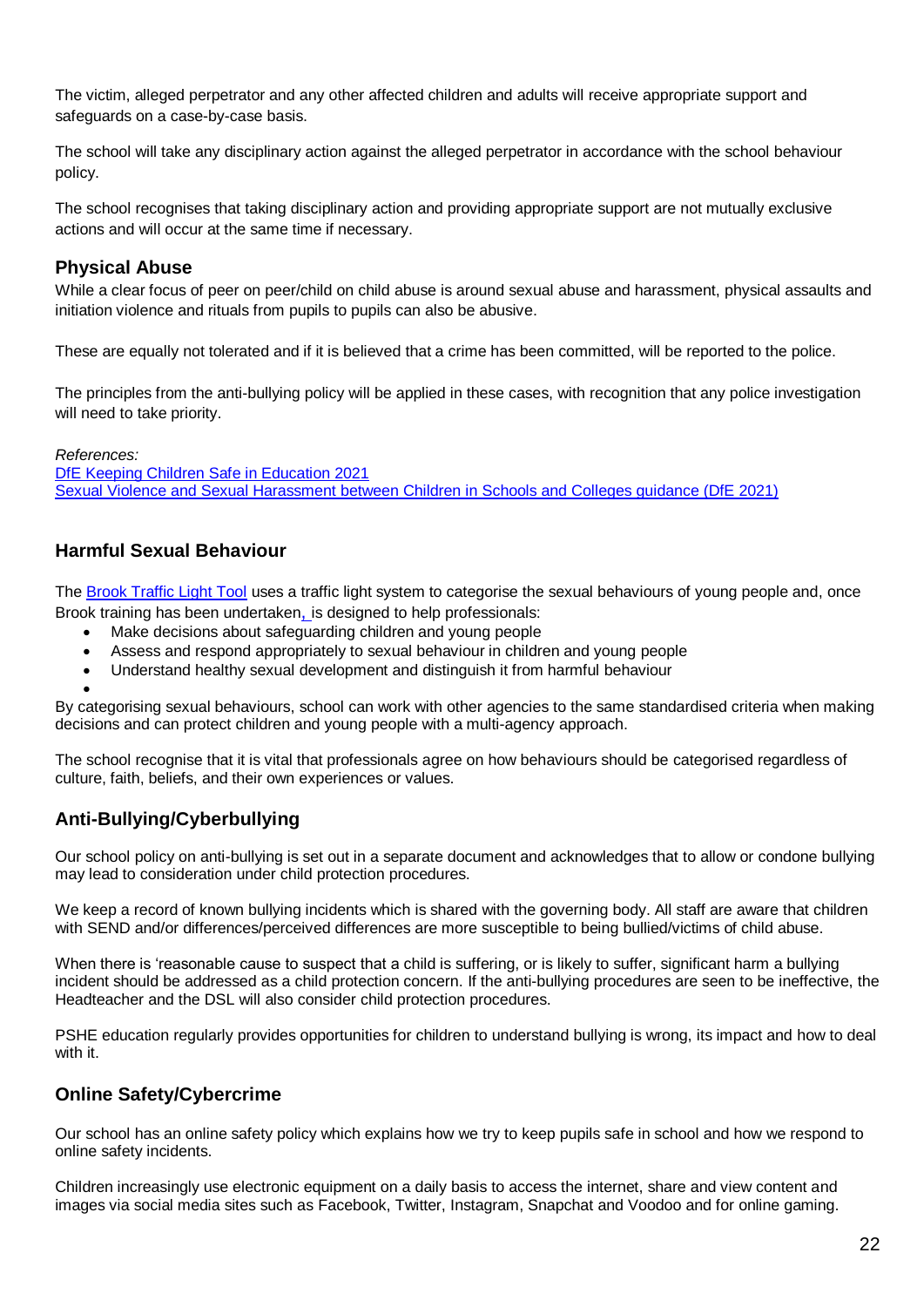Some adults and other children use these technologies to harm children. The harm might range from sending hurtful or abusive texts or emails, to grooming and enticing children to engage in extremist or sexual behaviour such as webcam photography or face-to-face meetings.

Pupils may also be distressed or harmed by accessing inappropriate material such as pornographic websites or those which promote extremist behaviour, criminal activity, suicide or eating disorders.

Pupils are taught about online safety throughout the curriculum and all staff receive online safety training which is regularly updated. The school online safety co-ordinator is Pru Ashplant.

Children with particular skill and interest in computing and technology may inadvertently or deliberately stray into cyberdependent crime. If there are concerns about a child in this area, the DSL (or a deputy), will consider a referral into the [Cyber Choices](http://www.cyberchoices.uk/) programme.

This programme aims to intervene where young people are at risk of committing, or being drawn into, low level cyberdependent offences and divert them to a more positive use of their skills and interests.

### **Racist Incidents**

Our behaviour policy acknowledges that repeated racist incidents or a single serious incident may lead to consideration under child protection procedures. We keep a record of racist incidents.

#### **Radicalisation, Extremism and Terrorism**

[The Prevent Duty for England and Wales \(2015\)](https://www.gov.uk/government/publications/protecting-children-from-radicalisation-the-prevent-duty) under section 26 of the Counter-Terrorism and Security Act 2015 places a duty on education and other children's services to have due regard to the need to prevent people from being drawn into terrorism.

Extremism is defined as 'as 'vocal or active opposition to fundamental British values, including democracy, the rule of law, individual liberty and mutual respect and tolerance of different faiths and beliefs'. We also include in our definition of extremism calls for the death of members of our armed forces, whether in this country or overseas.

Terrorism is an action that endangers or causes serious violence to a person/people; causes serious violence to a person/people; causes serious damage to property; or seriously interferes with an electronic system. The use or threat must be designed to influence the government or to intimidate the public and is made for the purpose of advancing a political, religious or ideological cause.

Some children are at risk of being radicalised; adopting beliefs and engaging in activities which are harmful, criminal or dangerous. This can happen both online and offline.

The school is clear that exploitation of vulnerable children and radicalisation should be viewed as a safeguarding concern and follows the Department for Education guidance for schools and childcare providers on preventing children and young people from being drawn into terrorism.

The school seeks to protect children and young people against the messages of all violent extremism including, but not restricted to, those linked to Islamist ideology, or to Far Right / Neo Nazi / White Supremacist ideology, Irish Nationalist and Loyalist paramilitary groups, and extremist Animal Rights movements.

School staff receive training to help identify early signs of radicalisation and extremism.

Opportunities are provided in the curriculum to enable pupils to discuss issues of religion, ethnicity and culture and the school follows the [DfE advice Promoting Fundamental British Values as part of SMSC \(spiritual, moral,](https://www.gov.uk/government/news/guidance-on-promoting-british-values-in-schools-published)  [social and cultural education\) in Schools \(2014\).](https://www.gov.uk/government/news/guidance-on-promoting-british-values-in-schools-published)

The school governors, the Headteacher and the Designated Safeguarding Lead (DSL) will assess the level of risk within the school and put actions in place to reduce that risk. Risk assessment may include [due diligence checks for external](https://www.surreycc.gov.uk/__data/assets/word_doc/0008/154655/Due-diligence-checks-for-External-Speakers-and-Private-Hire-of-Facilities-January-2018.docx)  [speakers and private hire of facilities,](https://www.surreycc.gov.uk/__data/assets/word_doc/0008/154655/Due-diligence-checks-for-External-Speakers-and-Private-Hire-of-Facilities-January-2018.docx) anti-bullying policy and other issues specific to the school's profile, community and philosophy.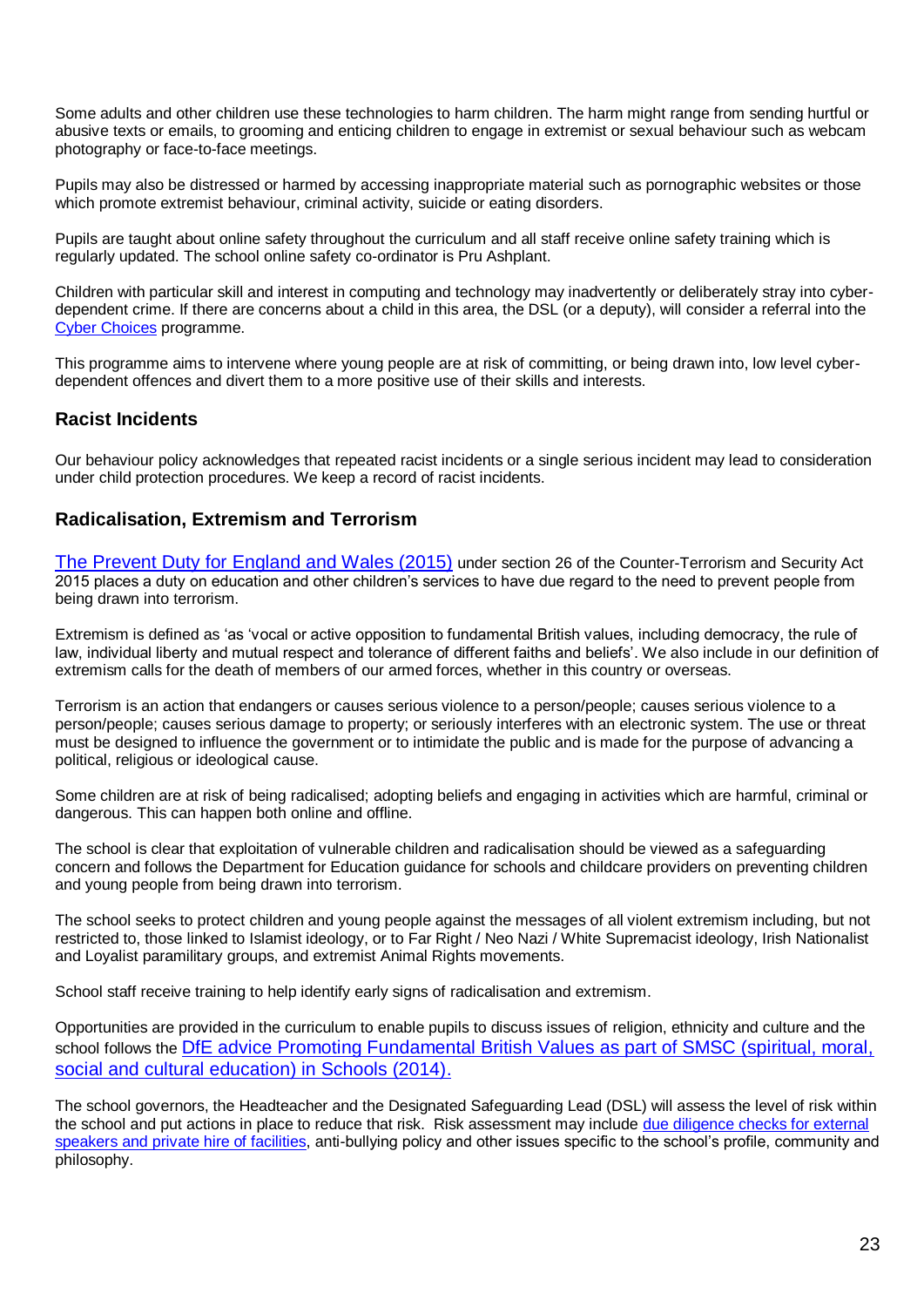When any member of staff has concerns that a pupil may be at risk of radicalisation or involvement in terrorism, they should speak with the DSL in the first instance. They should then follow the safeguarding procedures and refer cases to [preventreferrals@surrey.pnn.police.uk](mailto:preventreferrals@surrey.pnn.police.uk) using the [Prevent Referral Form](https://www.healthysurrey.org.uk/__data/assets/word_doc/0007/196432/Prevent-National-Referral-Form-V3-New-Surrey-version.docx) . If the matter is urgent then Police must be contacted by dialling 999. In cases where further advice from the Police is sought dial 101 or 01483 632982 and ask to speak to the Prevent Supervisor for Surrey.

The Department of Education has also set up a dedicated telephone helpline for staff and governors to raise concerns around Prevent (020 7340 7264).

### **Indicators of vulnerability to radicalisation**

Radicalisation refers to the process by which a person comes to support terrorism and forms of extremism leading to terrorism.

Extremism is defined by the Crown Prosecution Service as:

- The demonstration of unacceptable behaviour by using any means or medium to express views which:
- To encourage, justify or glorify terrorist violence in furtherance of particular beliefs;
- To seek to provoke others to terrorist acts;
- To -encourage other serious criminal activity or seek to provoke others to serious criminal acts; or
- To foster hatred which might lead to inter-community violence in the UK.

There is no such thing as a "typical extremist": those who become involved in extremist actions come from a range of backgrounds and experiences, and most individuals, even those who hold radical views, do not become involved in violent extremist activity.

Pupils may become susceptible to radicalisation through a range of social, personal and environmental factors - it is known that violent extremists exploit vulnerabilities in individuals to drive a wedge between them and their families and communities. It is vital that school staff are able to recognise those vulnerabilities.

Indicators of vulnerability include:

- **Identity Crisis** the pupil is distanced from their cultural / religious heritage and experiences discomfort about their place in society;
- **Personal Crisis** the pupil may be experiencing family tensions; a sense of isolation; and low self-esteem; they may have dissociated from their existing friendship group and become involved with a new and different group of friends; they may be searching for answers to questions about identity, faith and belonging;
- **Personal Circumstances** migration; local community tensions; and events affecting the pupil's country or region of origin may contribute to a sense of grievance that is triggered by personal experience of racism or discrimination or aspects of Government policy;
- **Unmet Aspirations** the pupil may have perceptions of injustice or a feeling of failure,
- **Experiences of Criminality** which may include involvement with criminal groups, imprisonment, and poor resettlement / reintegration;
- **Special Educational Needs and Disability** –pupils may experience difficulties with social interaction, empathy with others, understanding the consequences of their actions and awareness of the motivations of others.

However, this list is not exhaustive, nor does it mean that all young people experiencing the above are at risk of radicalisation for the purposes of violent extremism. The Department of Education guidanc[e The Prevent Duty](https://www.gov.uk/government/publications/protecting-children-from-radicalisation-the-prevent-duty) should be referred to.

# **Domestic Abuse**

Domestic abuse is actual or threatened physical, emotional, psychological or sexual abuse. It involves the use of power and coercive control by one person over another. It occurs regardless of race, ethnicity, gender, class, sexuality, age, religion, mental or physical ability. Domestic abuse can also involve other types of abuse.

The Domestic Abuse Act 2021 received Royal Assent on 29 April 2021. The Act introduces the first ever statutory definition of domestic abuse and recognises the impact of domestic abuse on children, as victims in their own right, if they see, hear or experience the effects of abuse. The statutory definition of domestic abuse, based on the previous cross-government definition, ensures that different types of relationships are captured, including ex-partners and family members. The definition captures a range of different abusive behaviours, including physical, emotional and economic abuse and coercive and controlling behaviour. Both the person who is carrying out the behaviour and the person to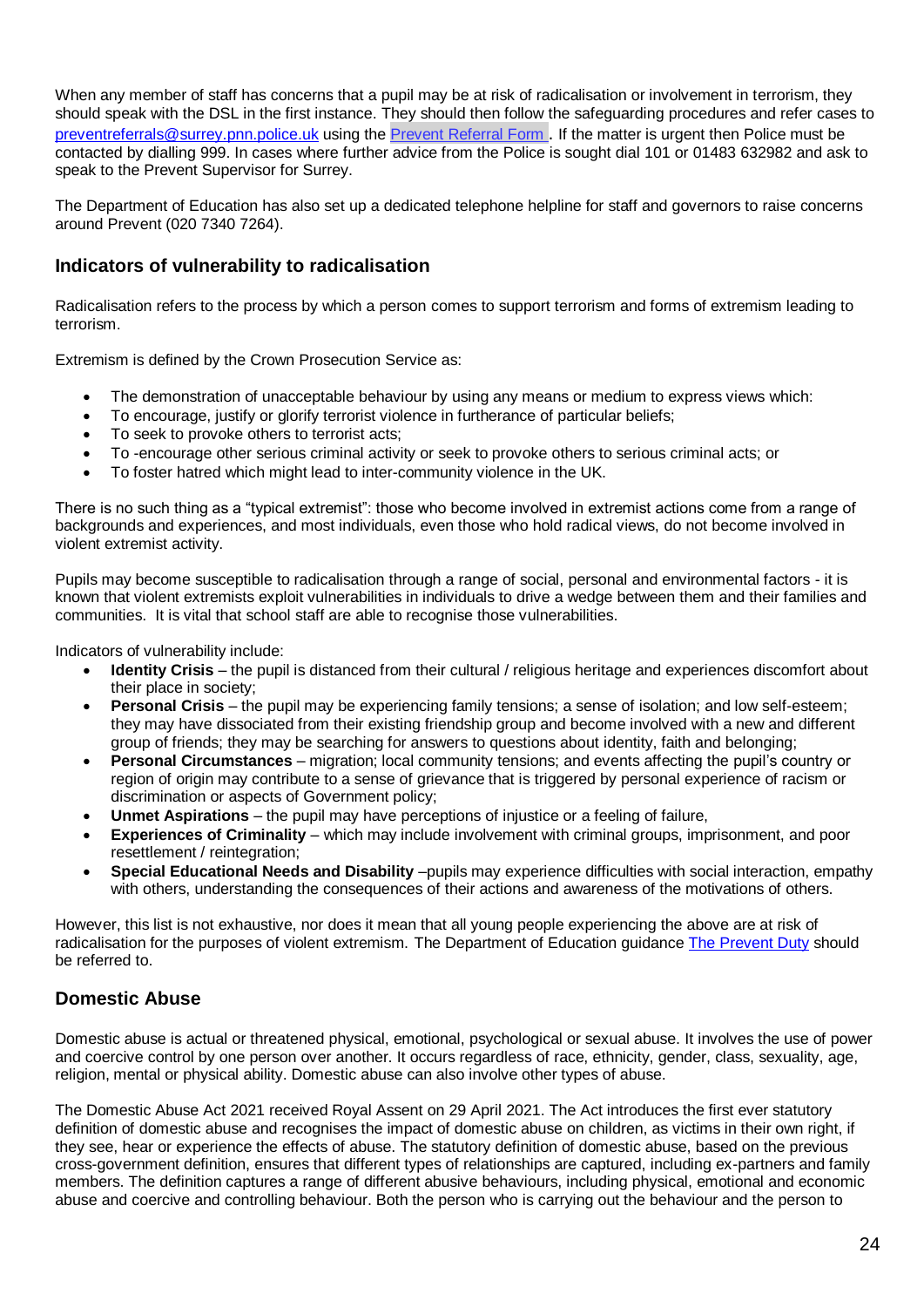whom the behaviour is directed towards must be aged 16 or over and they must be "personally connected" (as defined in section 2 of the 2021 Act).

We use the term domestic abuse to reflect that a number of abusive and controlling behaviours are involved beyond violence. Slapping, punching, kicking, bruising, rape, ridicule, constant criticism, threats, manipulation, sleep deprivation, social isolation, and other controlling behaviours all count as abuse. Living in a home where domestic abuse takes place is harmful to children and can have a serious impact on their behaviour, wellbeing and understanding of healthy, positive relationships. Children who witness domestic abuse are at risk of significant harm and staff are alert to the signs and symptoms of a child suffering or witnessing domestic abuse.

Our school is enrolled onto the Operation Encompass scheme, a joint project between Surrey Police, Surrey County Council, Surrey Domestic Abuse Service and Surrey Schools; where every school day morning our DSL is notified of all domestic abuse incidents that have occurred and been reported to Police in the previous 24 hours which involved a child at this school (72 hours on a Monday morning). This provides an opportunity for us to ensure the right support is in place at the right time for children who are experiencing domestic abuse.

# **Child Sexual Exploitation (CSE)**

Child sexual exploitation is a form of child sexual abuse.

It occurs where an individual or group takes advantage of an imbalance of power to coerce, manipulate or deceive a child or young person under the age of 18 into sexual activity (a) in exchange for something the victim needs or wants, and/or (b) for the financial advantage or increased status of the perpetrator or facilitator.

The victim may have been sexually exploited even if the sexual activity appears consensual. Child sexual exploitation does not always involve physical contact; it can also occur through the use of technology. All staff are aware of the link between online safety and vulnerability to CSE.

Any concerns that a child is being or is at risk of being sexually exploited should be passed immediately to the DSL.

The school is aware there is a clear link between regular non-attendance at school and CSE. Staff will consider a child to be at potential CSE risk in the case of regular non-attendance at school and make reasonable enquiries with the child and parents to assess this risk.

All staff are aware that safeguarding incidents and/or behaviours can be associated with factors outside the school and/or can occur between children outside of this environment. All staff, but especially the designated safeguarding lead (and deputies) will consider whether children are at risk of abuse or exploitation in situations outside their families. Extra-familial harms take a variety of different forms and children can be vulnerable to multiple harms including (but not limited to) sexual exploitation, criminal exploitation, and serious youth violence.

The DSL will consider the published Surrey Safeguarding Children Partnership guidance and advice when there is a concern that a child is being or is at risk of being sexually exploited or where indicators have been observed that are consistent with a child who is being or who is at risk of being sexually exploited.

In all cases if the DSL identifies any level of concern the DSL should contact the C-SPA and email a Request for Support Form. If a child is in immediate danger the police should be called on 999.

The school is aware that a child often is not able to recognise the coercive nature of the abuse and does not see themselves as a victim. As a consequence the child may resent what they perceive as interference by staff. However, staff must act on their concerns as they would for any other type of abuse. Children also rarely self-report CSE so staff must be particularly vigilant to potential indicators of risk.

The school includes the risks of sexual exploitation in the PSHE and RSE curriculum. Pupils will be informed of the grooming process and how to protect themselves from people who may potentially be intent on causing harm. They will be supported in terms of recognising and assessing risk in relation to CSE, including online, and knowing how and where to get help.

# **Child Criminal Exploitation and Gangs**

Both CSE and CCE are forms of abuse and both occur where an individual or group takes advantage of an imbalance in power to coerce, manipulate or deceive a child into sexual or criminal activity.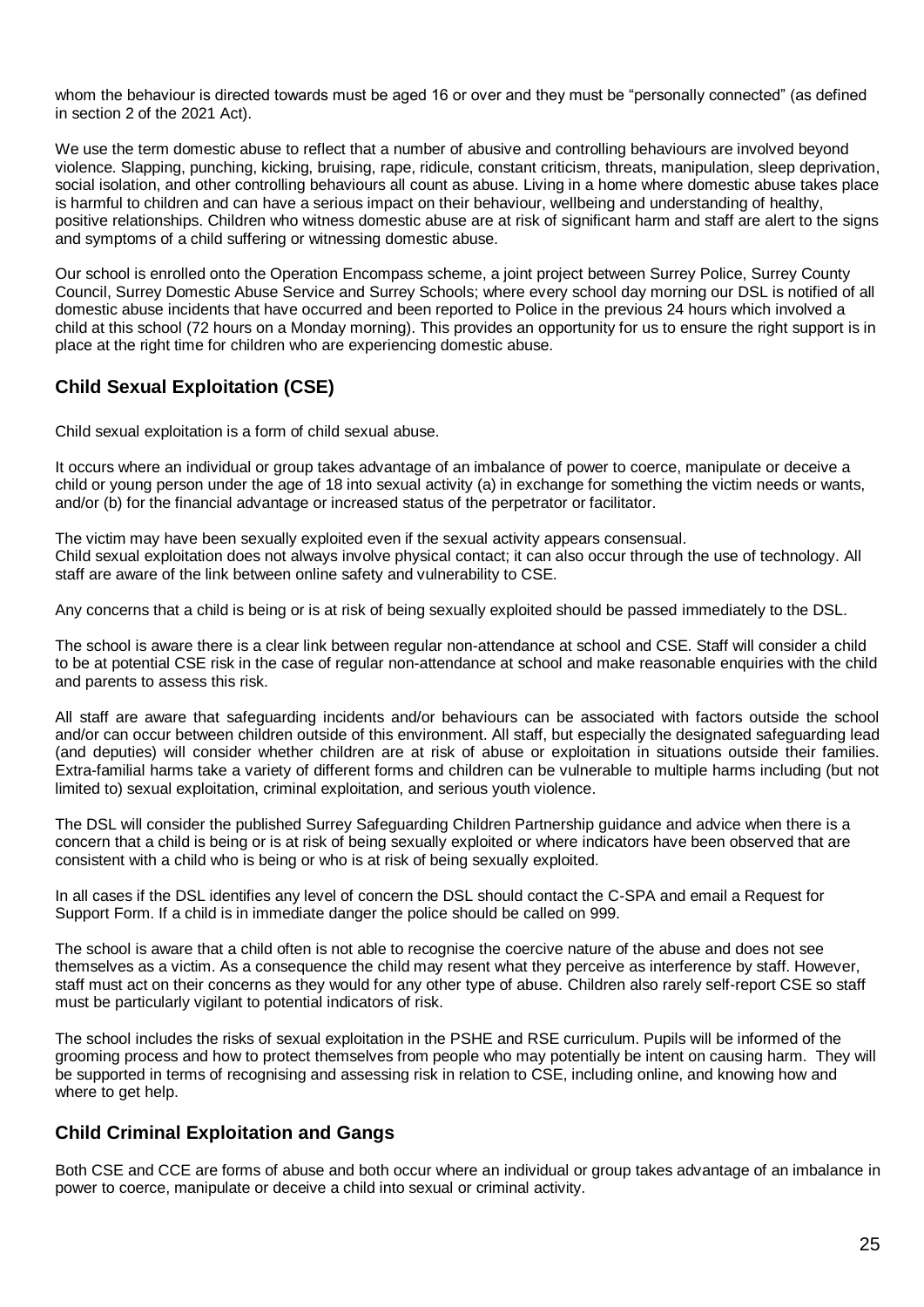There are a number of areas in which young people are put at risk by gang activity, both through participation in, and as victims of, gang violence which can be in relation to their peers or to a gang-involved adult in their household.

A child who is affected by gang activity or serious youth violence may have suffered, or may be likely to suffer, significant harm through physical, sexual and emotional abuse or neglect.

Children can be vulnerable to recruitment into gangs and involvement in gang violence. This vulnerability may be exacerbated by risk factors in an individual's background, including violence in the family, involvement of siblings in gangs, poor educational attainment, or poverty or mental health problems.

Criminal exploitation of children is a typical feature of county lines criminal activity. Key identifying features of involvement in county lines are when children are missing, when the victim may have been trafficked for transporting drugs, a referral to the National Referral Mechanism should be considered with Social Care and Police colleagues.

A child who is affected by gang activity, criminal exploitation or serious youth violence can be at risk of significant harm through physical, sexual and emotional abuse. Girls may be particularly at risk of sexual exploitation.

Any concerns that a child is being or is at risk of being criminally exploited will be passed without delay to the DSL. The school is aware there is a clear link between regular non-attendance at school and exploitation. Staff will consider a child to be at potential risk in the case of regular non-attendance at school and make reasonable enquiries with the child and parents to assess this risk.

A referral to the C-SPA will be made when any concern of harm to a child as a consequence of gang activity including child criminal exploitation becomes known. Any member of staff who has concerns that a child may be at risk of harm should immediately inform the DSL. The DSL will contact the C-SPA. If there is concern about a child's immediate safety, the Police will be contacted on 999.

# **Sharing Nudes and Semi-Nudes**

The practice of children sharing images and videos via text message, email, social media or mobile messaging apps has become commonplace. However, this online technology has also given children the opportunity to produce and distribute sexual imagery in the form of photos and videos. Such imagery involving anyone under the age of 18 is unlawful.

Sharing Nudes/Semi-Nudes refers to both images and videos where:

- A person under the age of 18 creates and shares sexual imagery of themselves with a peer under the age of 18.
- A person under the age of 18 shares sexual imagery created by another person under the age of 18 with a peer under the age of 18 or an adult.
- A person under the age of 18 is in possession of sexual imagery created by another person under the age of 18.

All incidents of this nature should be treated as a safeguarding concern and in line with the UKCCIS guidance [Sharing](https://www.gov.uk/government/publications/sharing-nudes-and-semi-nudes-advice-for-education-settings-working-with-children-and-young-people/sharing-nudes-and-semi-nudes-advice-for-education-settings-working-with-children-and-young-people)  [nudes and semi-nudes: advice for education settings working with children and young people](https://www.gov.uk/government/publications/sharing-nudes-and-semi-nudes-advice-for-education-settings-working-with-children-and-young-people/sharing-nudes-and-semi-nudes-advice-for-education-settings-working-with-children-and-young-people)

Cases where sexual imagery of people under 18 has been shared by adults and where sexual imagery of a person of any age has been shared by an adult to a child is child sexual abuse and should be responded to.

If a member of staff becomes aware of an incident involving youth produced sexual imagery they should follow the child protection procedures and refer to the DSL immediately.

The member of staff should confiscate the device involved and set it to flight mode or, if this is not possible, turn it off. Staff must not view, copy or print the images.

The DSL should hold an initial review meeting with appropriate school staff and subsequent interviews with the children involved (if appropriate).

Parents should be informed at an early stage and involved in the process unless there is reason to believe that involving parents would put the child at risk of harm.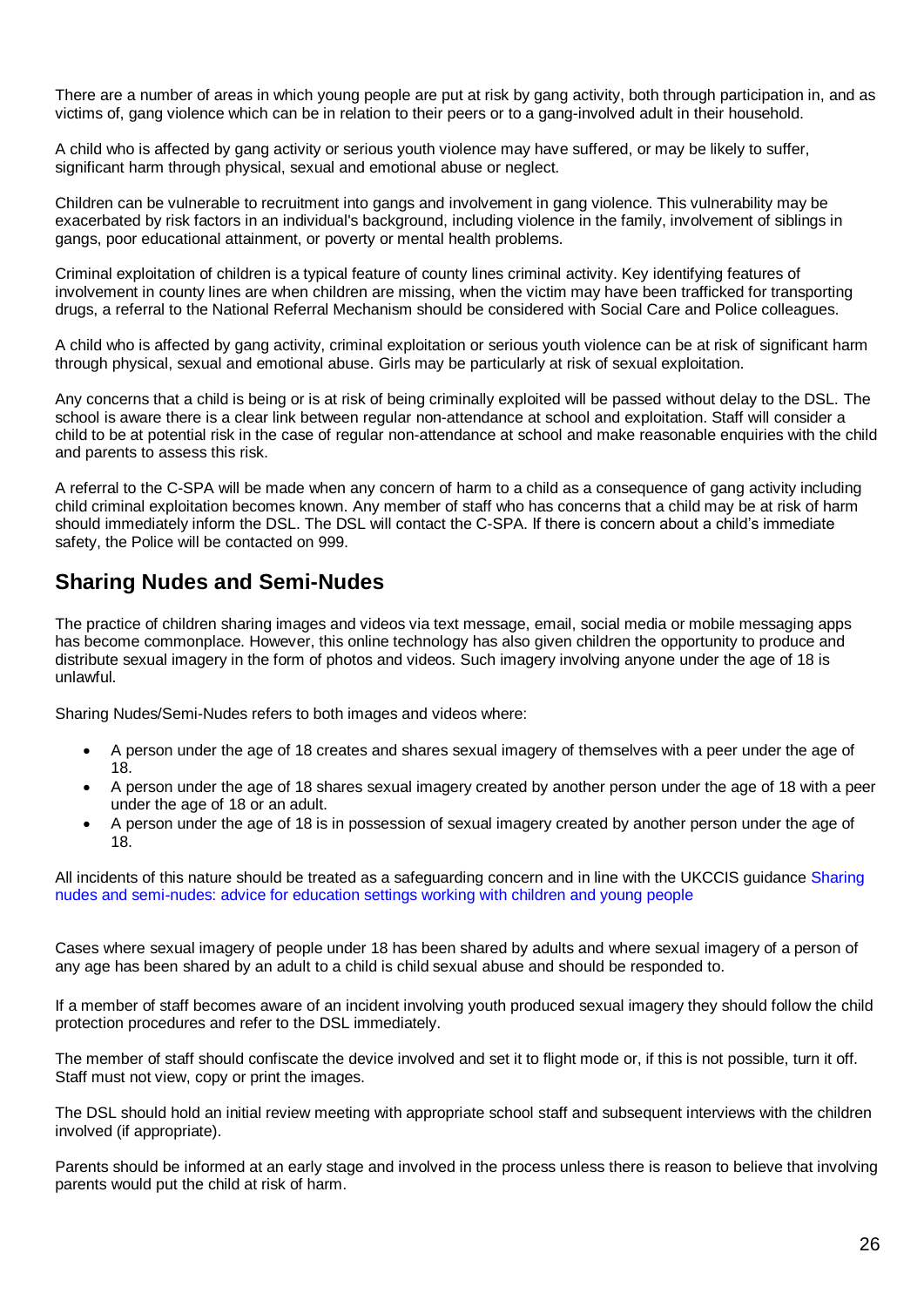At any point in the process if there is concern a young person has been harmed or is at risk of harm a referral should be made to the C-SPA or the Police as appropriate.

Immediate referral at the initial review stage should be made to Children's Social Care/Police if:

- The incident involves an adult.
- There is good reason to believe that a young person has been coerced, blackmailed or groomed or if there are concerns about their capacity to consent (for example, owing to special education needs).
- What you know about the imagery suggests the content depicts sexual acts which are unusual for the child's development stage or are violent.
- The imagery involves sexual acts.
- The imagery involves anyone aged 12 or under.
- There is reason to believe a child is at immediate risk of harm owing to the sharing of the imagery, for example the child is presenting as suicidal or self-harming.

If none of the above apply then the DSL will use their professional judgement to assess the risk to pupils involved and may decide, with input from the Headteacher, to respond to the incident without referral to the C-SPA or the Police.

During the decision making, the DSL will consider if:

- There is a significant age difference between the sender/receiver.
- There is any coercion or encouragement beyond the sender/receiver.
- The imagery was shared and received with the knowledge of the child in the imagery.
- The child is vulnerable, for example subject to Child in Need, Child Protection or Early Help plans, Looked After, SEND.
- There is a significant impact on the children involved.
- The image is of a severe or extreme nature.
- The child involved understands consent.
- The situation is isolated or if the image been more widely distributed.
- There other circumstances relating to either the sender or recipient that may add cause for concern.
- The children have been involved in incidents relating to youth produced imagery before.

If any of these circumstances are present the situation will be referred according to our child protection procedures, including referral to the C-SPA or the Police.

The DSL will record all incidents of youth produced sexual imagery, including the actions taken, rationale for actions and the outcome.

# **Female Genital Mutilation (FGM)**

Female Genital Mutilation (FGM) is illegal in England and Wales under the FGM Act (2003). It is a form of child abuse and violence against women. [A mandatory reporting duty requires teachers to report 'known' cases of FGM in under](https://www.gov.uk/government/publications/mandatory-reporting-of-female-genital-mutilation-procedural-information)  [18s,](https://www.gov.uk/government/publications/mandatory-reporting-of-female-genital-mutilation-procedural-information) which are identified in the course of their professional work, to the police.

The duty applies to all persons in school who is employed or engaged to carry out 'teaching work' in the school, whether or not they have qualified teacher status.

The duty applies to the individual who becomes aware of the case to make a report. It should not be transferred to the Designated Safeguarding Lead, however the DSL should be informed.

If a teacher is informed by a girl under 18 that an act of FGM has been carried out on her or a teacher observes physical signs which appear to show that an act of FGM has been carried out on a girl under 18 and they have no reason to believe the act was necessary for the girl's physical or mental health or for purposes connected with labour or birth, the teacher should personally make a report to the police force in which the girl resides by calling 101. The report should be made immediately.

School staff are trained to be aware of risk indicators of FGM. Concerns about FGM outside of the mandatory reporting duty should be reported using the school's child protection procedures. Staff should be particularly alert to suspicions or concerns expressed by female pupils about going on a long holiday during the summer holiday.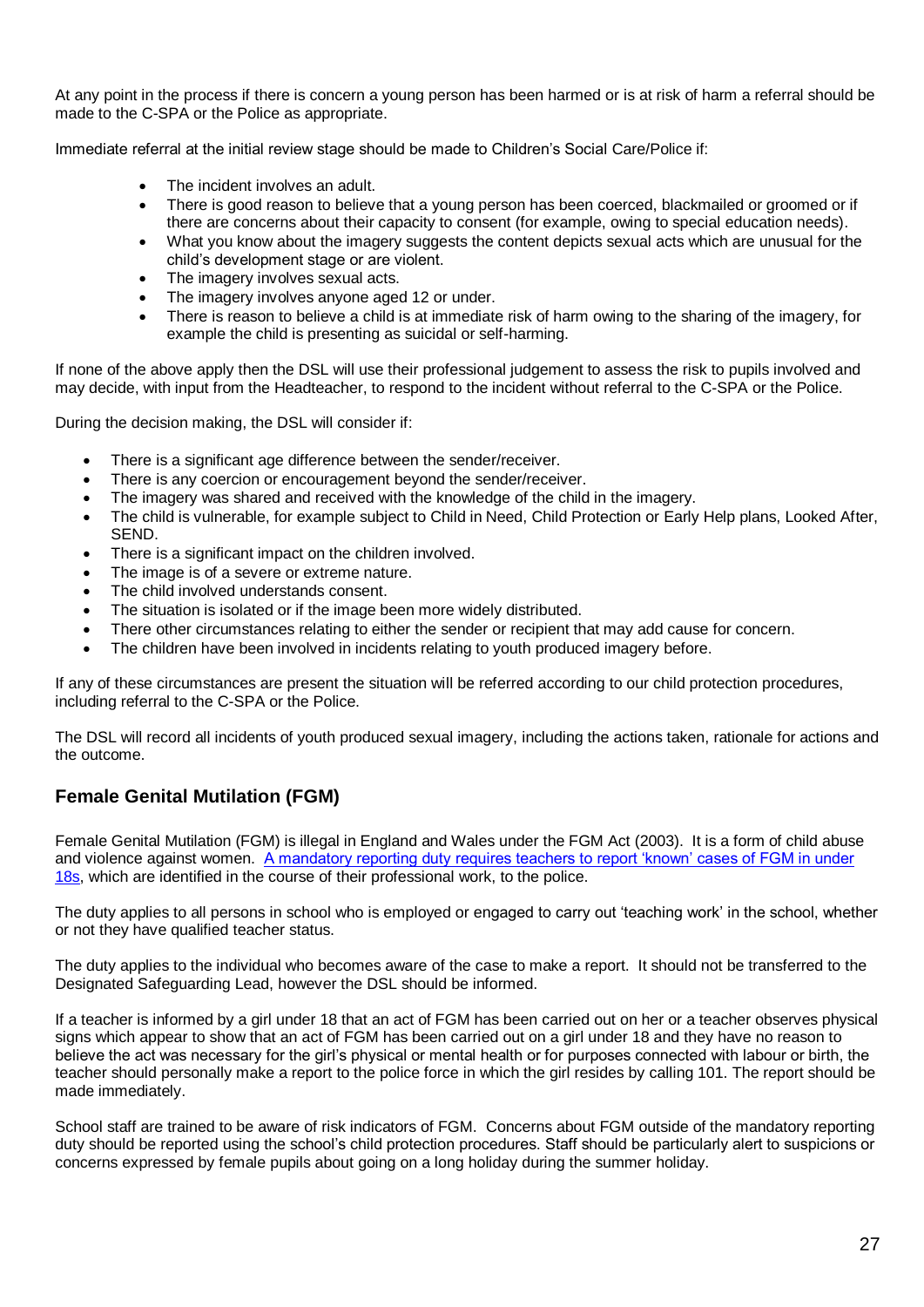There should also be consideration of potential risk to other girls in the family and practicing community. Where there is a risk to life or likelihood of serious immediate harm the teacher should report the case immediately to the police, including dialling 999 if appropriate.

There are no circumstances in which a teacher or other member of staff should examine a girl.

### **Forced Marriage**

A forced marriage is a marriage in which one or both people do not (or in cases of people with learning disabilities cannot) consent to the marriage but are coerced into it. Coercion may include physical, psychological, financial, sexual and emotional pressure. It may also involve physical or sexual violence and abuse.

Forced marriage is recognised in the UK as a form of violence against women and men, domestic/child abuse and a serious abuse of human rights. Since June 2014 forcing someone to marry has become a criminal offence in England and Wales under the Anti-Social Behaviour, Crime and Policing Act 2014.

A forced marriage is not the same as an arranged marriage which is common in many cultures. The families of both spouses take a leading role in arranging the marriage but the choice of whether or not to accept the arrangement remains with the prospective spouses.

School staff should never attempt to intervene directly as a school or through a third party. Contact should be made with the C-SPA and/or the Forced Marriage Unit 200 7008 0151.

### **Honour-based Abuse**

Honour based abuse (HBA) can be described as a collection of practices, which are used to control behaviour within families or other social groups to protect perceived cultural and religious beliefs and/or honour. Such violence can occur when perpetrators perceive that a relative has shamed the family and/or community by breaking their honour code.

Honour based abuse might be committed against people who:

- become involved with a boyfriend or girlfriend from a different culture or religion;
- want to get out of an arranged marriage; become involved with a boyfriend or girlfriend from a different culture or religion;
- want to get out of an arranged marriage:
- want to get out of a forced marriage
- wear clothes or take part in activities that might not be considered traditional within a particular culture

It is considered a violation of human rights and may be a form of domestic and/or sexual abuse.

### **One Chance Rule**

All staff are aware of the 'One Chance' Rule' in relation to forced marriage, FGM and HBA. Staff recognise they may only have one chance' to speak to a child who is a potential victim and have just one chance to save a life.

The school is aware that, if the victim is not offered support following disclosure, the 'One Chance' opportunity may be lost. Therefore, all staff are aware of their responsibilities and obligations when they become aware of potential forced marriage, FGM and HBA cases.

# **Private Fostering Arrangements**

A private fostering arrangement occurs when someone other than a parent or close relative cares for a child for a period of 28 days or more, with the agreement of the child's parents. It applies to children under the age of 16 years old or 18 years old if the child is disabled.

Children looked after by the local authority or who are place in residential schools, children's homes or hospitals are not considered to be privately fostered.

Private fostering occurs in all cultures and children may be privately fostered at any age.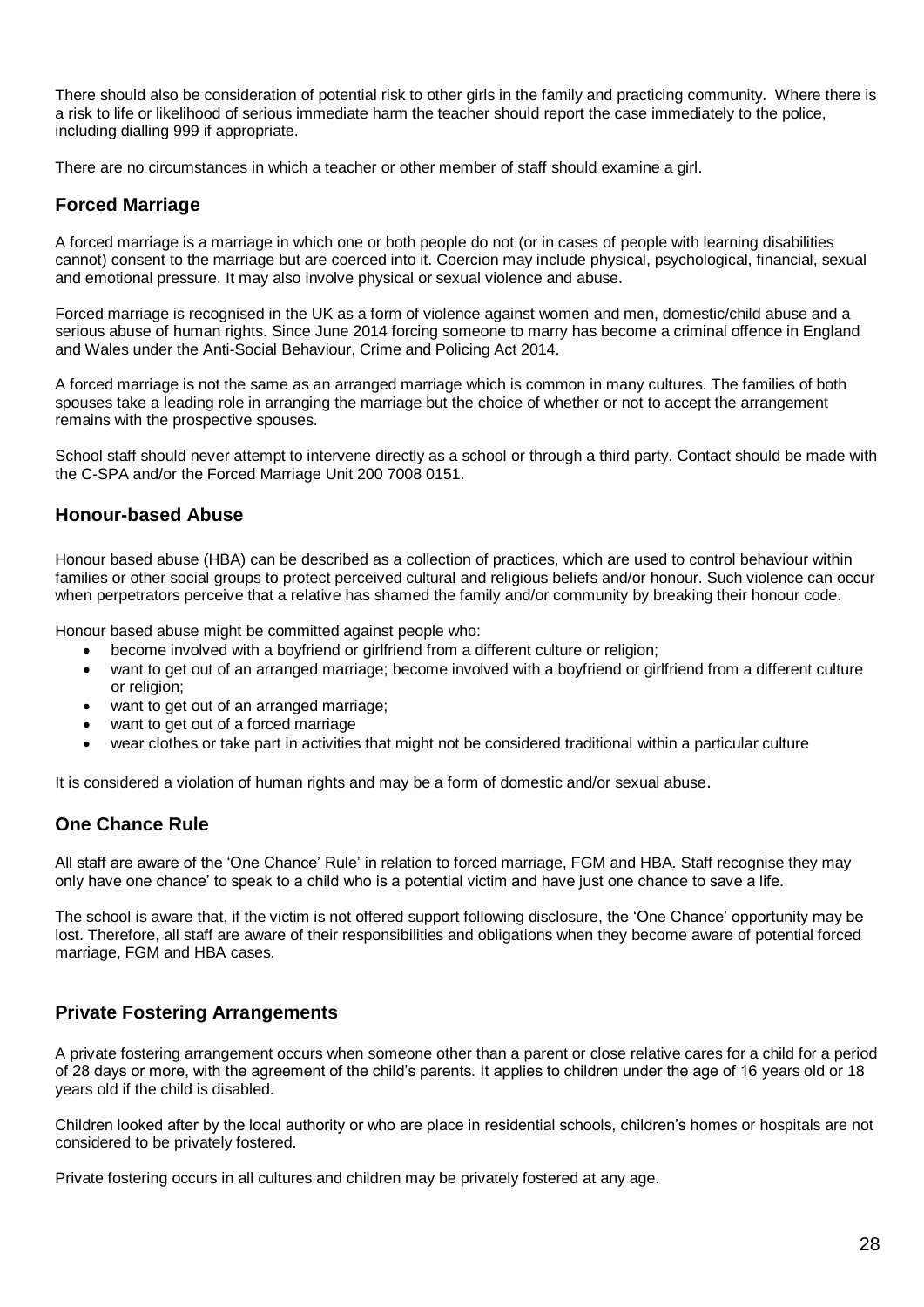The school recognise that most privately fostered children remain safe and well but are aware that safeguarding concerns have been raised in some cases. Therefore, all staff are alert to possible safeguarding issues, including the possibility that the child has been trafficked into the country.

By law, a parent, private foster carer or other persons involved in making a private fostering arrangement must notify Children's Social Care immediately. However, where a member of staff becomes aware that a pupil may be in a private fostering arrangement they will raise this will the DSL and the DSL will notify the C-SPA immediately.

# **Looked After Children**

The most common reason for children becoming looked after is as a result of abuse and neglect.

The school ensures that staff have the necessary skills and understanding to keep looked after children safe. Appropriate staff have information about a child's looked after legal status and care arrangements, including the level of authority delegated to the carer by the authority looking after the child and contact arrangements with birth parents or those with parental responsibility.

The designated teacher and governor for children looked after will have the appropriate level training to equip them with the knowledge and skills to undertake their role.

The designated teacher for children looked after and the DSL have details of the child's social worker and the name and contact details of the Surrey County Council's Head of Virtual School.

# **Children Missing Education**

All children are entitled to an efficient, full time education which is suitable to their age, ability, aptitude and any special educational needs they may have.

The school recognises that children missing education are at significant risk of underachieving, being victims of abuse and harm, exploitation or radicalisation, and becoming NEET (not in education, employment or training) later in life.

Where possible the school will hold more than one emergency contact number for each pupil.

The school will ensure that there is a record of joiners and leavers as defined in [The Education \(Pupil Registration\)](https://www.kelsi.org.uk/news-and-events/news/primary/changes-to-the-education-pupil-registration-england-regulations-2006)  [\(England\) 2006 \(amended 2016\)](https://www.kelsi.org.uk/news-and-events/news/primary/changes-to-the-education-pupil-registration-england-regulations-2006)

When removing a child's name, the school will notify the Local Authority of: (a) the full name of the child, (b) the full name and address of any parent with whom the child normally resides, (c) at least one telephone number of the parent, (d) the child's future address and destination school, if applicable, and (e) the ground in regulation 8 under which the child's name is to be removed from the school register.

The school will make reasonable enquiries to establish the whereabouts of a child jointly with the Local Authority, before deleting the child's name from the school register if the deletion is under regulation 8(1), sub-paragraphs (f) (iii) and (h) (iii)of [The Education \(Pupil Registration\) \(England\) 2006](https://www.kelsi.org.uk/news-and-events/news/primary/changes-to-the-education-pupil-registration-england-regulations-2006) (amended 2016).

The school will:

- Enter pupils on the admissions register on the first day on which the school has agreed, or has been notified, that the pupil will attend the school.
- Notify the Local Authority within five days of adding a child's name to the admission register. The notification must include all the details contained in the admission register for the new pupil.
- Monitor each child's attendance through their daily register and follow the SCC procedure in cases of unauthorised absence.
- Remove a child's name from the admissions register on the date that the child leaves the school.
- Notify the Local Authority when they are about to remove a child's name from the school register under any of the fifteen grounds listed in the regulations, no later than the date that the child's name is due to be removed.
- Where parents notify the school, in writing, of their intention to Electively Home Educate (EHE) the school will forward a copy of the letter to the local authority Education Inclusion Team Education Welfare.
- Where parents orally indicate that they intend to withdraw their child to be home educated and no letter has been received, the school will not remove the child from roll and will notify the Education Inclusion Team at the earliest opportunity.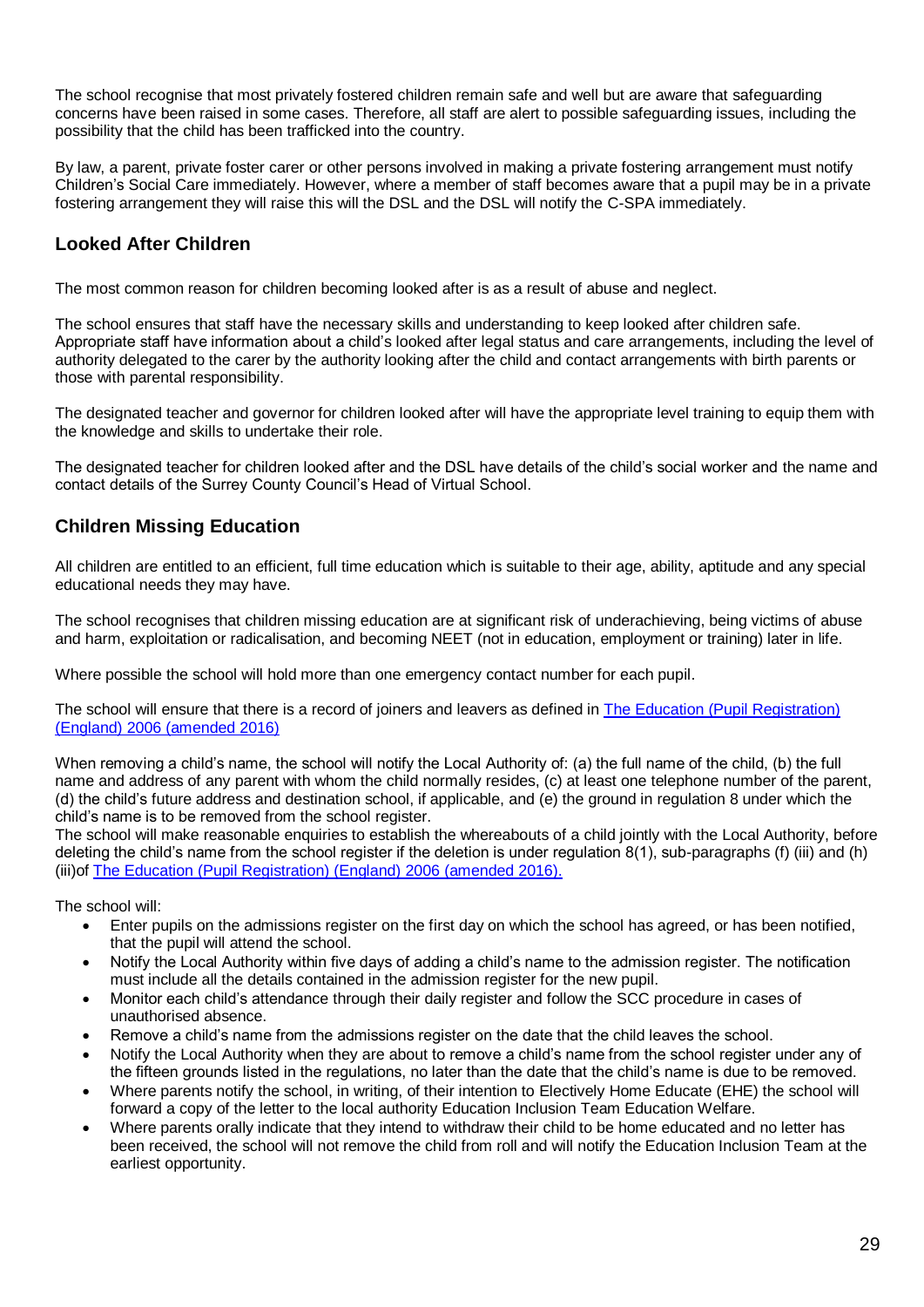# **Pupils Missing Out on Education (PMOOE)**

Most children engage positively with school and attend regularly. However, to flourish, some children require an alternative education offer or may require a modified timetable to support a return to full time education provision. It is recognised that children accessing alternative provision or a reduced or modified timetable may have additional vulnerabilities. Ofsted refer to these as Pupils Missing Out On Education (PMOOE), because they are not accessing their education in school in the 'usual way'.

The school will gain consent (if required in statute) from parents to put in place alternative provision and/or a reduced or modified timetable

The school will ensure that and parents (and the local authority where the pupil has a statement of special educational needs or EHCP) are given clear information about alternative provision placements and reduced or modified timetables: why, when, where, and how they will be reviewed. The school will keep the placement and timetable under review and involve parents in the review. Reviews will be frequent enough to provide assurance that the off-site education and/or modified timetable is achieving its objectives and that the pupil is benefitting from it;

The school will monitor and track children attending alternative provision to ensure that the provision meets the needs of the child

The school will comply with regular data returns requested by the Local Authority, regarding all pupils, of statutory school age, attending alternative provision and/or on a reduced or modified timetable.

The school leadership will report to governors of any formal direction of a pupil to alternative provision to improve behaviour.

The school leadership will report to governors information regarding the use and effectiveness of the use of alternative provision and modified timetables.

### **School Attendance and Behaviour**

Additional policies and procedures are in place regarding school attendance and behaviour.

The school recognises that absence from school and exclusion from school may be indicators of abuse and neglect, including the exploitation of children. The DSL will regularly liaise with members of school staff with responsibility for behaviour and attendance to ensure risk is identified and appropriate intervention is in place to protect children from harm.

The school will work in partnership with Surrey Police and other partners for reporting children that go missing from the school site during the school day. Staff will be alert to signs of children at risk of travelling to conflict zones, female genital mutilation and forced marriag**e.**

### **Restrictive Physical Intervention**

We acknowledge that staff must only ever use physical intervention as a last resort, when a child is or at immediate risk of harming him/herself or others, and that at all times it must be the minimal force necessary to prevent injury to another person. Such events should be fully recorded and signed by a witness.

Staff who are likely to need to use physical intervention will be appropriately trained in Crisis Prevention Institute (CPI) techniques. Staff understand that physical intervention of a nature which causes injury or distress to a child may be considered under child protection and/or disciplinary procedures.

We recognise that touch is appropriate in the context or working with children, and all staff have been given 'Safe Practice' guidance to ensure they are clear about their professional boundaries.

When applying disciplinary measures such as physical intervention or isolation for children with SEND the school will consider the risks, given the additional vulnerabilities of these children.

Surrey County Council guidance Touch and the use of restrictive Physical Intervention When Working with Children and Young People provides further detailed information. Please ask to view a copy or download from the [Services for Schools Portal Resources](https://servicesforschools.surreycc.gov.uk/)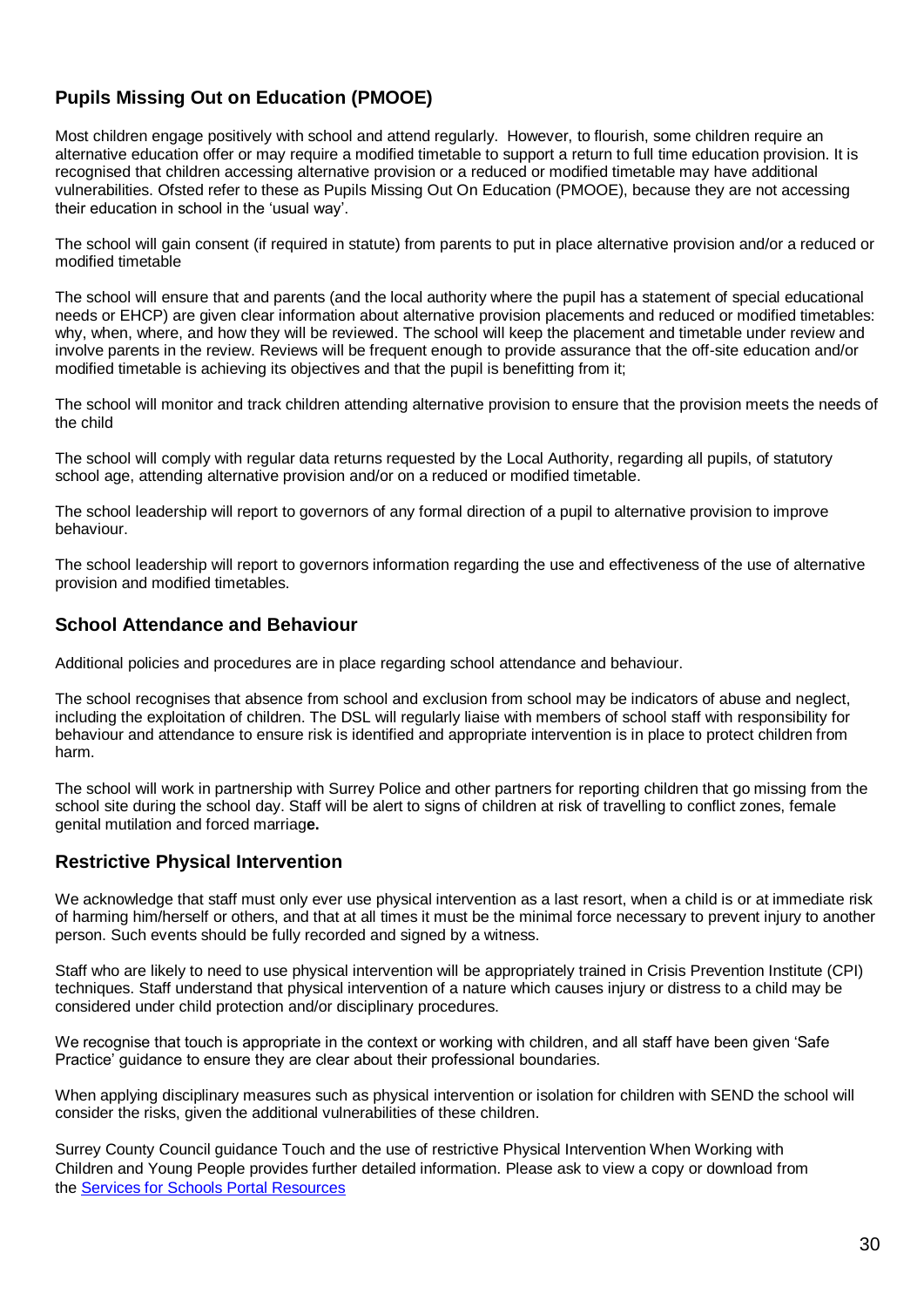# **Whistle-blowing**

We recognise that children cannot be expected to raise concerns in an environment where staff fail to do so.

All staff, including temporary/supply staff, should be aware of their duty to raise concerns, where they exist, about the management of child protection, which may include the attitude or actions of colleagues, poor or unsafe practice and potential failures in the school's safeguarding arrangements. If it becomes necessary to consult outside the school, they should:

- speak in the first instance, to the Area Schools Officer or LADO in accordance with the Whistleblowing Policy.
- staff are encouraged to use an external, independent and confidential service provided by Navex Global, who can be contacted on their freephone helpline number 0800 069 8180 and through the [Navex Global web pages](https://secure.ethicspoint.eu/domain/media/en/gui/107090/index.html)

The NSPCC whistleblowing helpline is available for staff who do not feel able to raise concerns regarding child protection failures internally or have concerns about a way a concern is being handled by their school. Staff can call: 0800 028 0285 – line is available from 8:00 AM to 8:00 PM, Monday to Friday and Email: help@nspcc.org.uk.

Whistle-blowing regarding the Headteacher should be made to the Chair of the Governing Body whose contact details are available to staff.